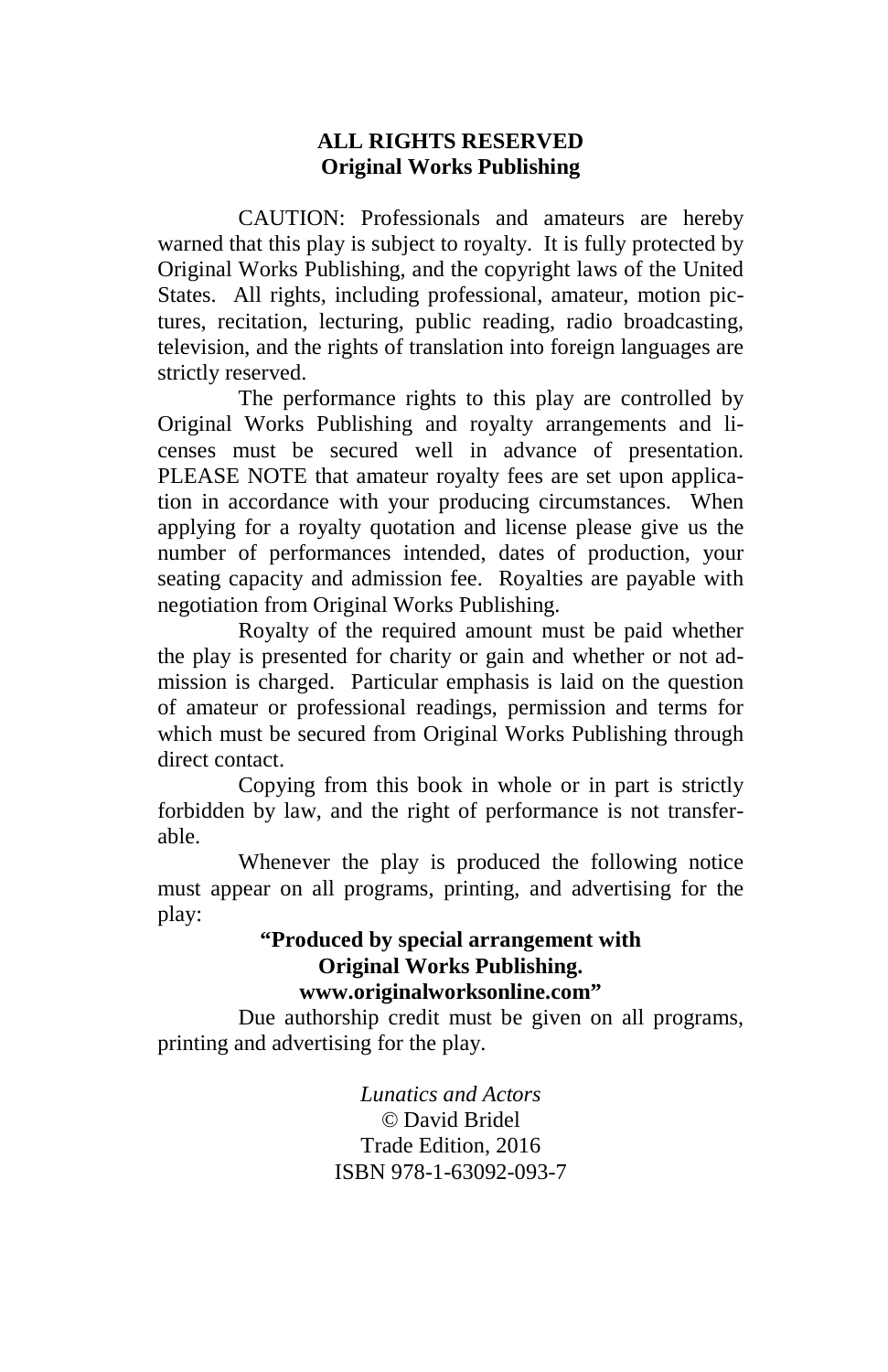# *Also Available By David Bridel*



### **I GELOSI**

**Synopsis:** *I Gelosi* (The Zealous Ones) lovingly recreates the world of the commedia dell'arte and tells the story of Italy's first great traveling theatre troupe. In the late 16th Century the Gelosi company takes the provinces by storm, thanks to the beauty, wit and charm of Isabella Andreini, one of the

very first women ever to play on the stage. Invited to perform at the Court of King Charles IX of France, the Gelosi become the toast of Europe - until they risk the wrath of the Pope with a virulent theatrical satire. Hounded from the French Court, the company's fortunes sink, despite the increasing brilliance of Isabella's talents. Jealousy, madness, and selfishness tear the company apart. Finally, the Gelosi return to the poverty from whence they came.

**Cast Size:** 6 Males, 4 Females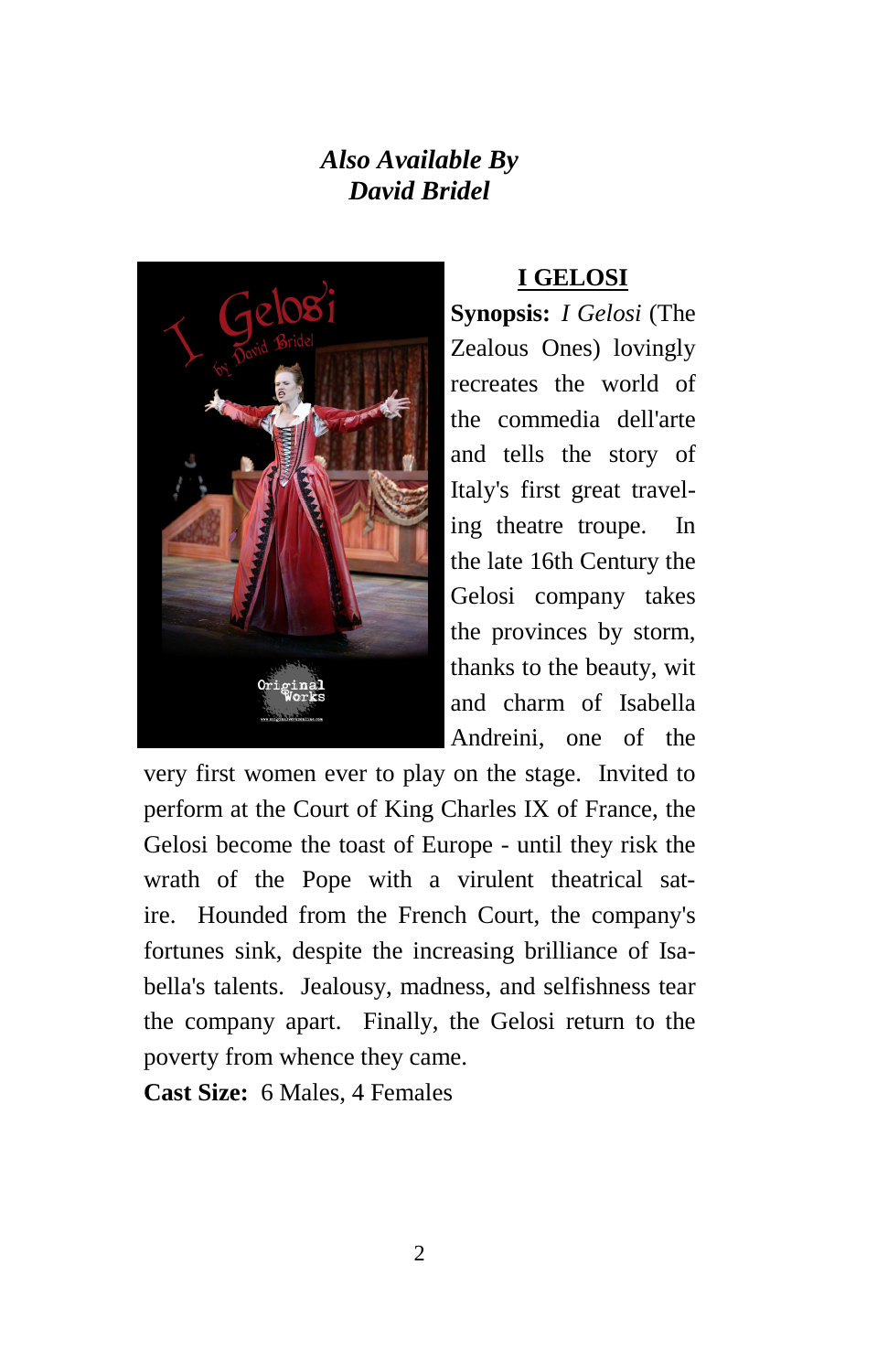# **LUNATICS AND ACTORS**

# **by David Bridel**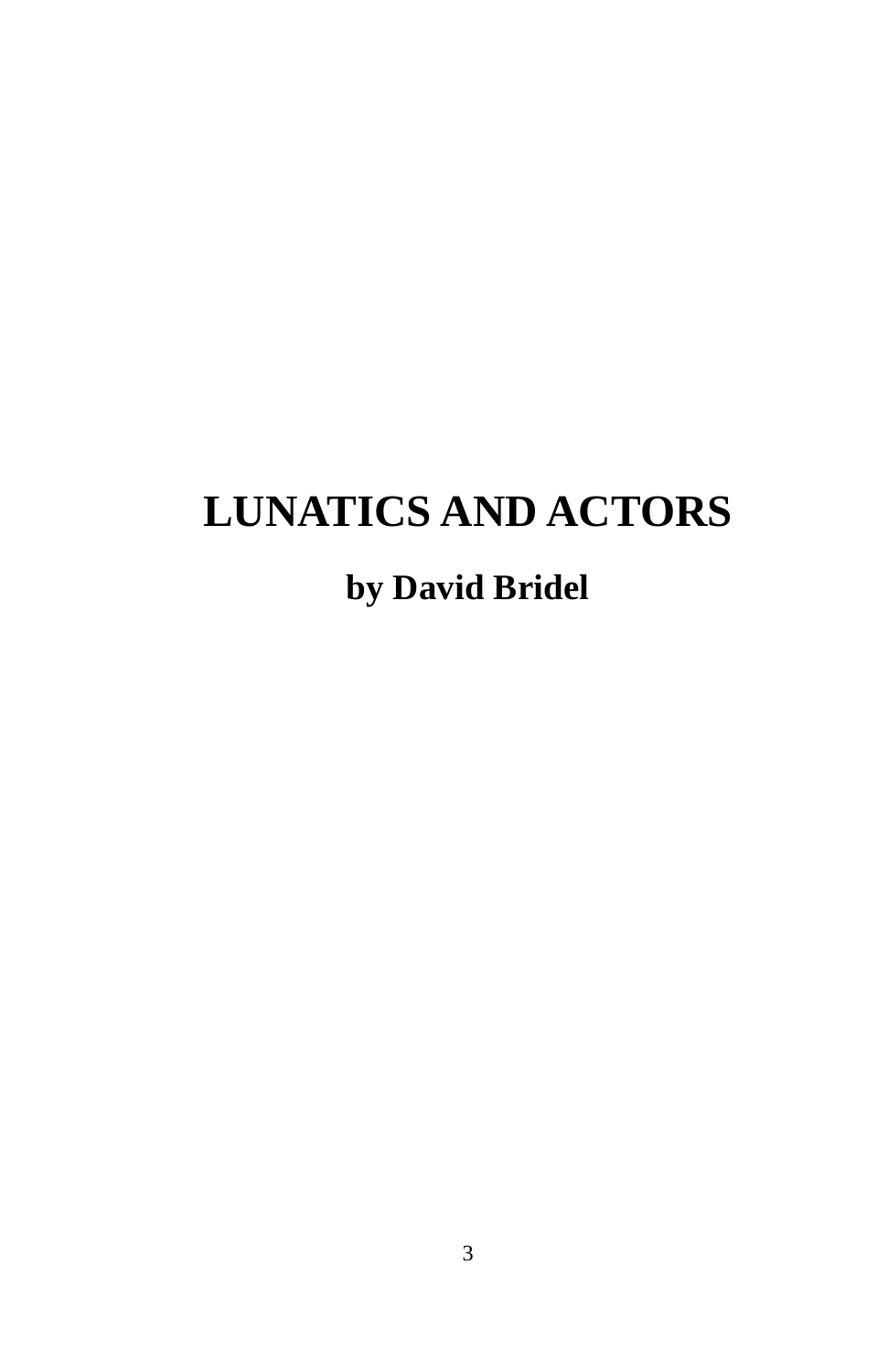LUNATICS AND ACTORS was first presented in a workshop version by FOUR CLOWNS at the Lyric Hyperion in Los Angeles in 2012.

| <b>DUCHENNE</b>    | <b>Jon Monastero</b> |
|--------------------|----------------------|
| <b>KEVIN KLEIN</b> | Kevin Klein          |
| <b>BON-BON</b>     | <b>Zach Steel</b>    |
| FIFI               | Alexis Rose Jones    |
| <b>PEPE</b>        | Raymond Lee          |
|                    |                      |

Co-Directors Jeremy Aluma and David Bridel

The world premiere of LUNATICS AND AC-TORS was presented by FOUR CLOWNS at the Shakespeare Center in Los Angeles in 2016.

| <b>DUCHENNE</b>    | <b>Thaddeus Shafer</b>   |
|--------------------|--------------------------|
| <b>KEVIN KLEIN</b> | Kevin Klein              |
| <b>BON-BON</b>     | <b>Tyler Bremer</b>      |
| FIFI               | <b>Alexis Rose Jones</b> |
| <b>PEPE</b>        | Andrew Eldredge          |
|                    |                          |
| Director           | Jeremy Aluma             |
| Set Design         | Fred Kinney              |
| Lighting           | Azra King-Abadi          |
| Costumes           | <b>Elena Flores</b>      |
| Sound              | Kate Fechtig             |
|                    |                          |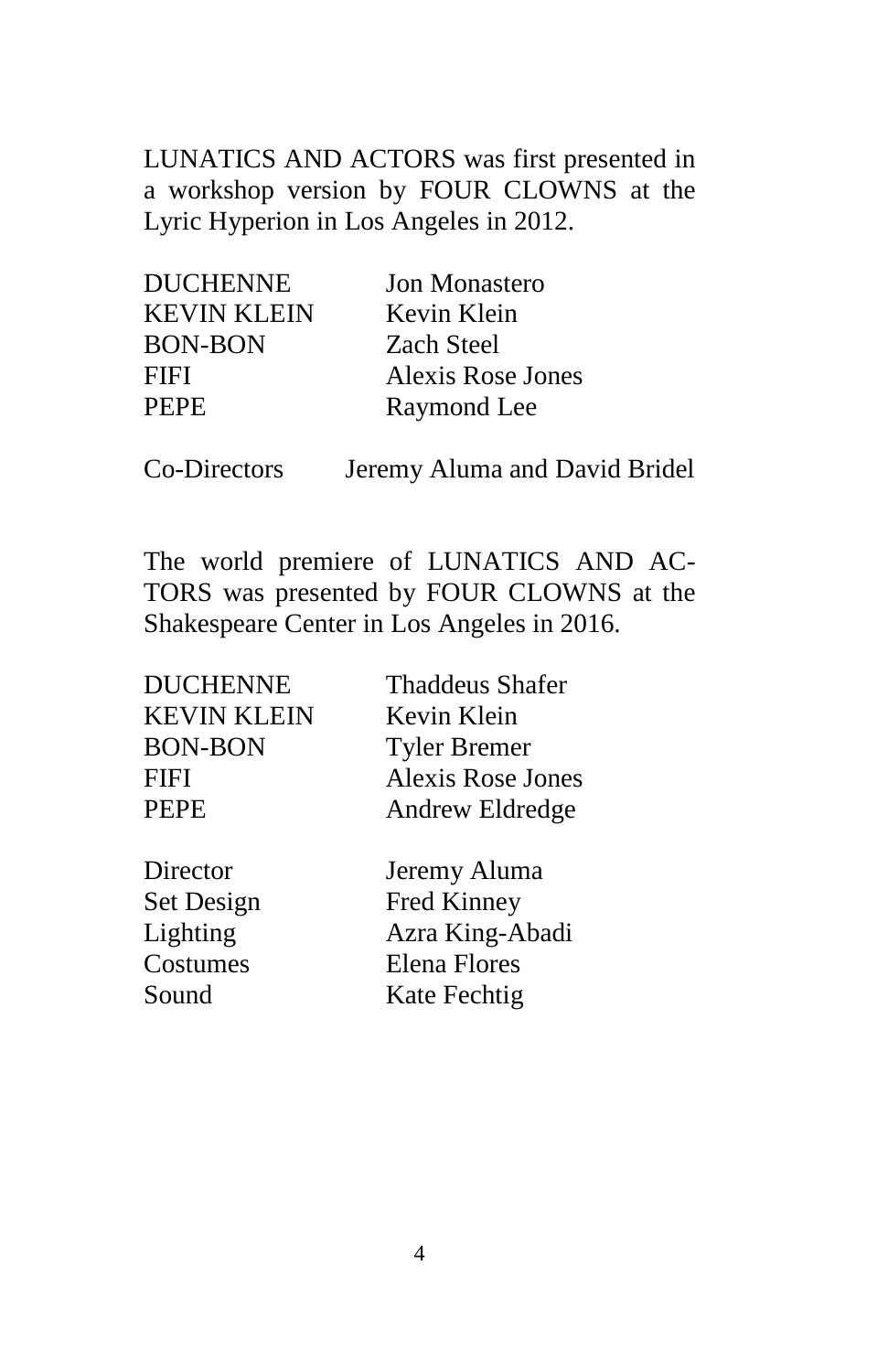# Some notes on LUNATICS AND ACTORS from the author

LUNATICS AND ACTORS is inspired by the experiments of Duchenne de Boulogne, but does not purport to represent the work of this eccentric scientist with historical accuracy.

LUNATICS AND ACTORS contains a vital conceit. Near the beginning of the performance, DUCHENNE asks for three volunteers from the audience to join him on stage. Two of these volunteers should be real, and one should be a plant. In the original production(s) of the play, the plant was played by Kevin Klein; thus, his name is utilized in this text. In future productions, the actual name of the actor playing this role should be used throughout.

The producers should make every conceivable effort to fool the audience into believing that this planted actor is in fact just a regular guy (if an actor can ever be regular) who has volunteered for some fun and winds up in a nightmare, and to sustain this conceit for as long as possible.

To this end, the dialogue for the actor in this role can be adapted, within reason, to suit his personality.

Lastly, it can be noted that the actor playing Duchenne might improvise some text while interviewing his three volunteers. In this case, he should be mindful to maintain the illusion that he comes from another time.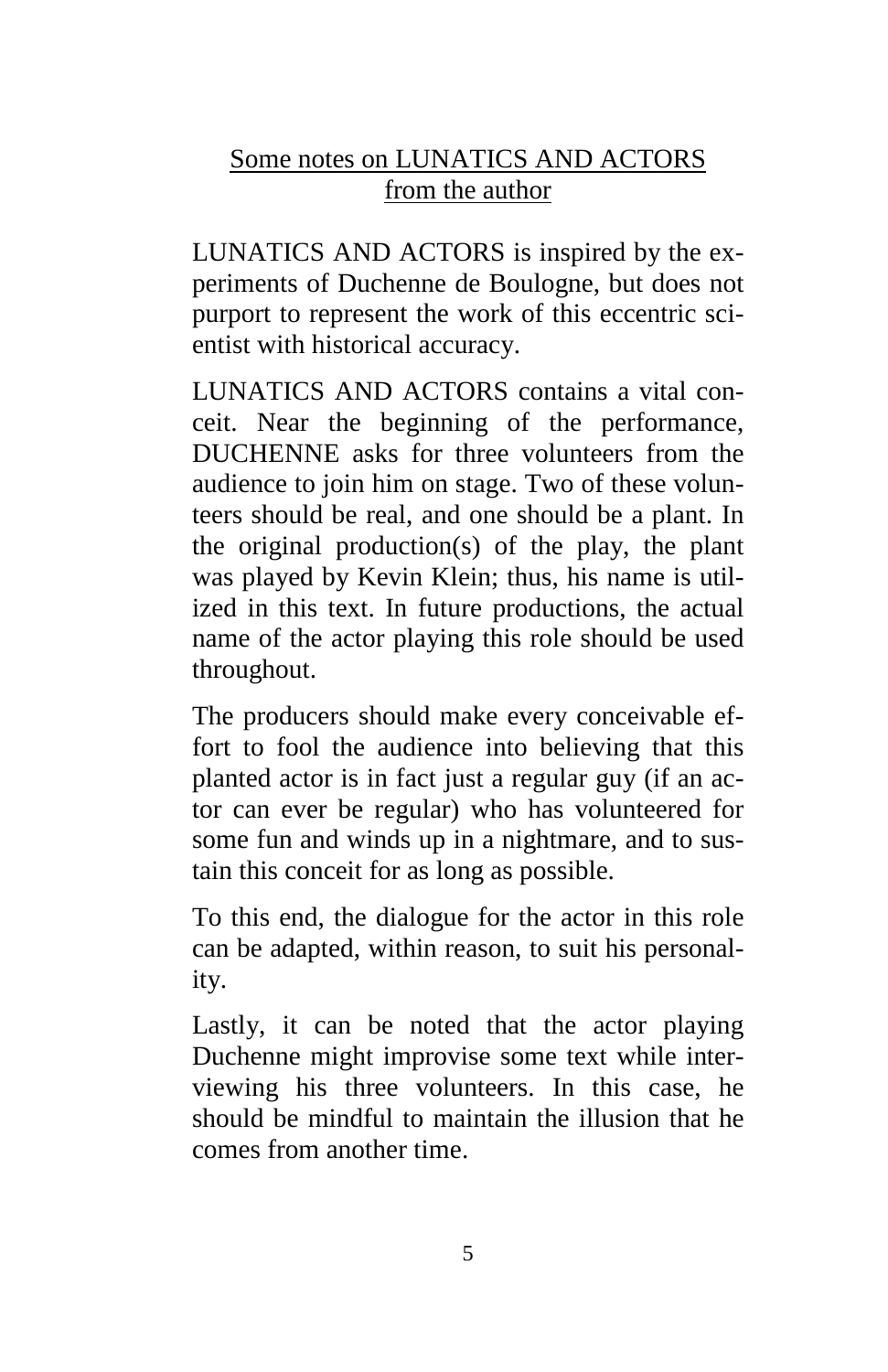### **PART ONE: WHITE**

*(DUCHENNE turns on a light. A bare white hall. Three chairs. DUCHENNE is a neatly dressed doctor from 1860.)*

### **DUCHENNE**

Mesdames, monsieurs, ladies and gentlemen, my name is Doctor Guillaume Benjamin Amand Duchenne de Boulogne, and I welcome you to my demonstration of the anatomical and electrophysiological analysis of the mechanism of human emotion.

### *(He observes the audience.)*

After many years of research and painstaking experimentation, I have discovered the laws that govern the generation and the expression of feelings.

### *(He observes the audience some more.)*

In consequence, I can guarantee any subject of mine immediate and authentic access to any of their emotions. Mesdames, messieurs, ladies and gentlemen, I can make anyone feel anything!

### *(He observes the audience again.)*

My methods will have a great impact on several fields of human endeavor, especially in medicine and the arts. Tonight I am here to prove my research to you with a demonstration so incredible you will not believe your eyes.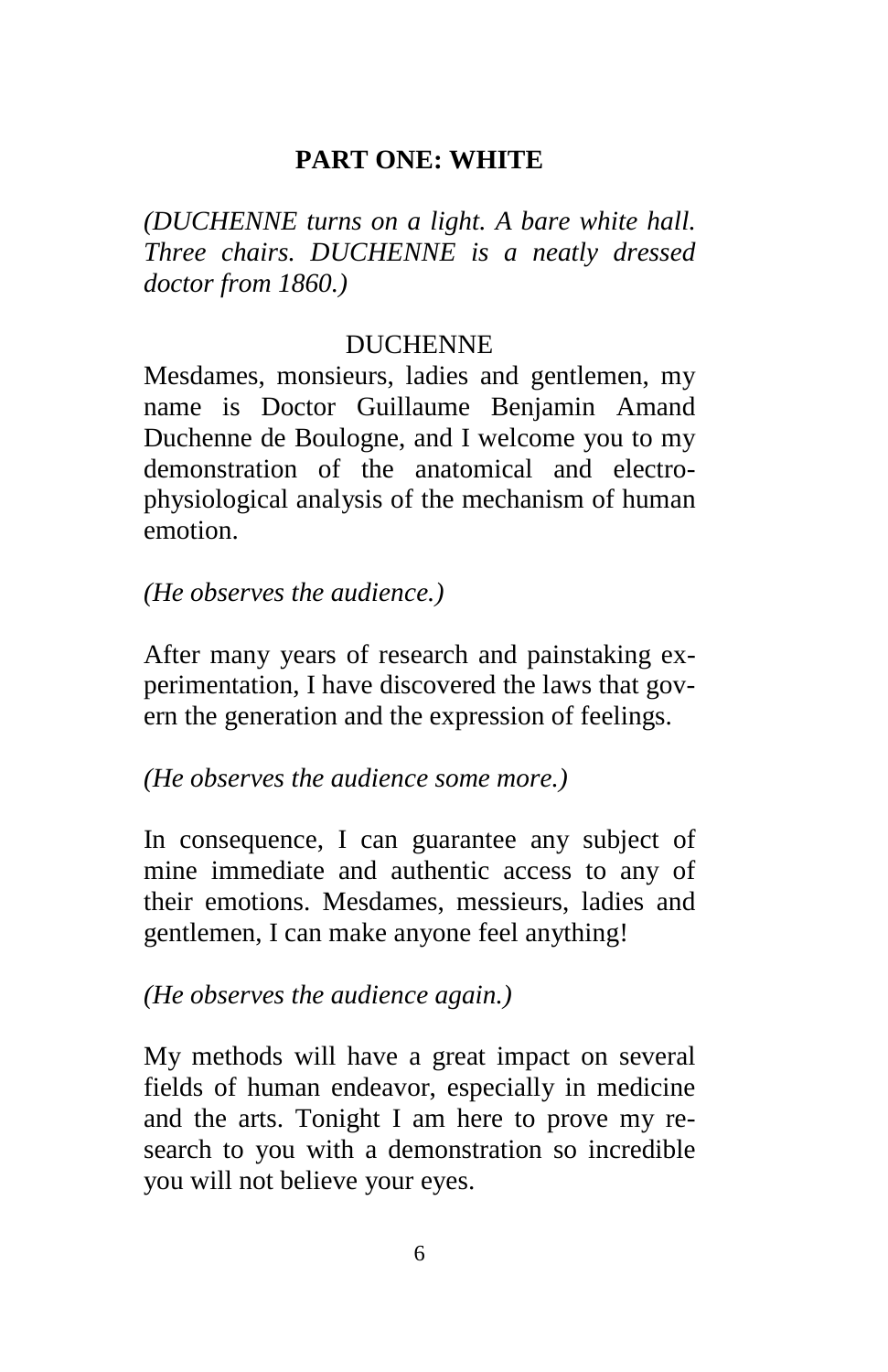*(He is pleased.)*

But first a question. Are there any actors in the audience tonight?

*(Some hands go up.)*

Bien. For my demonstration, I need some actors to volunteer to help me, please.

*(He awaits volunteers.)*

Please, come forward, un, deux, trois. Thank you. Everybody, please thank our volunteers for their generosity. Please to sit.

*(Three volunteers come forward, DUCHENNE sits them in chairs.)*

For my demonstration, I will only need one volunteer, but it is important for me to select the best candidate. Therefore I will ask these volunteers a series of questions, and after, make an evaluation. Thank you.

First, Identity.

*(He asks the Volunteers in turn this series of questions:)*

Volunteer #1 (etc), please to tell me about your name? What is your age? What is your height?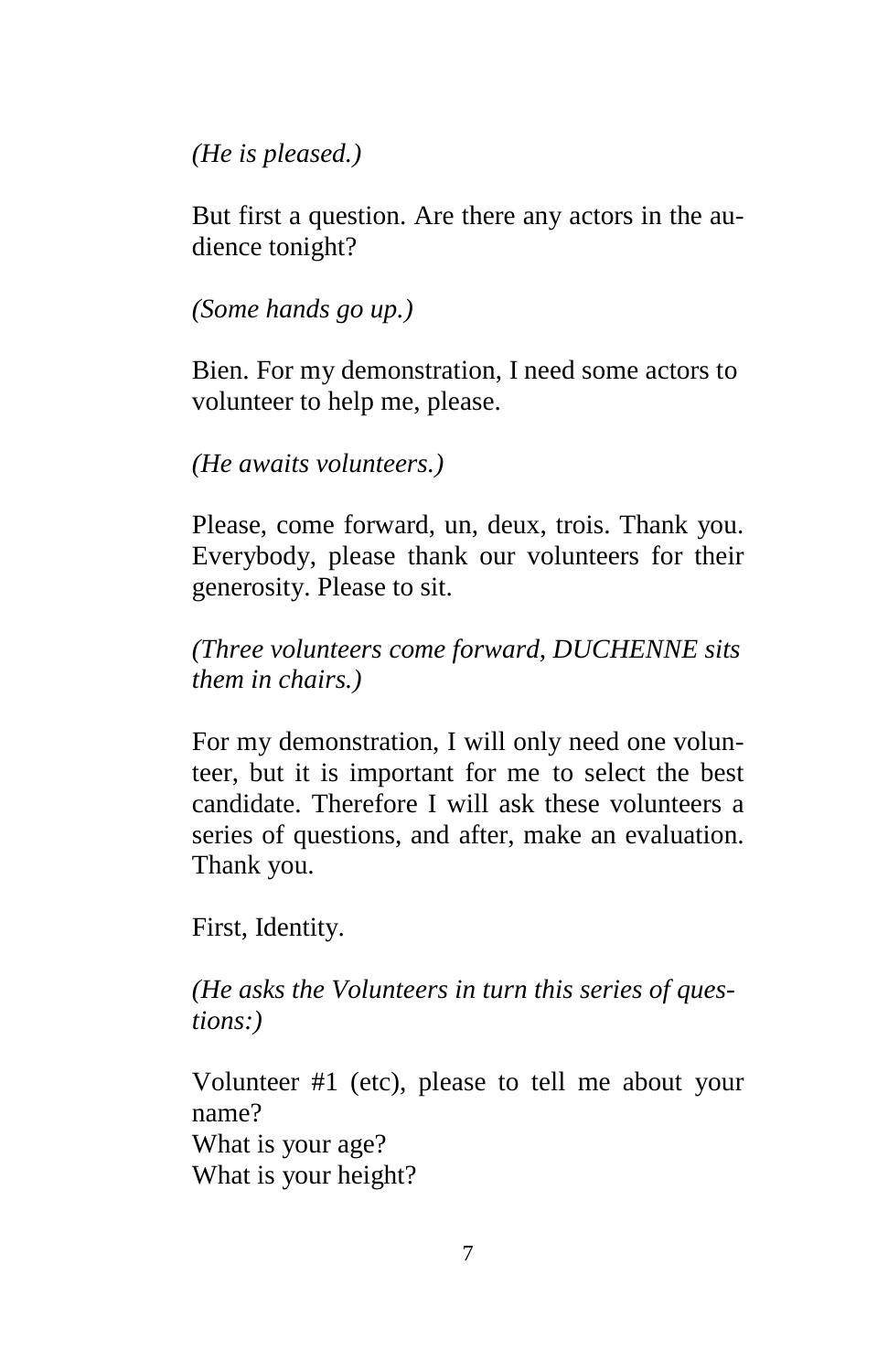What is your weight? What is your physical health? What is your mental health? And you have experience as an actor? Thank you.

Second, Professional Qualifications.

*(He asks the Volunteers in turn this series of questions:)*

Volunteer #1 (name, etc), please to tell me if you possess a doctorate? A masters degree? A diploma or normal degree? A license? A certificate? Any awards? Please describe your most important Professional Accomplishment.

*(When KEVIN answers this question, he mentions Shakespeare.)*

Thank you. And finally, Technique of Acting.

*(He asks the Volunteers in turn this question:)*

Volunteer #1 *(name, etc)*, please to tell me about your Technique of Acting?

*(When KEVIN answers this question, he should describe an affinity with a 'serious' strain or method of naturalistic study, eg Method Acting.)*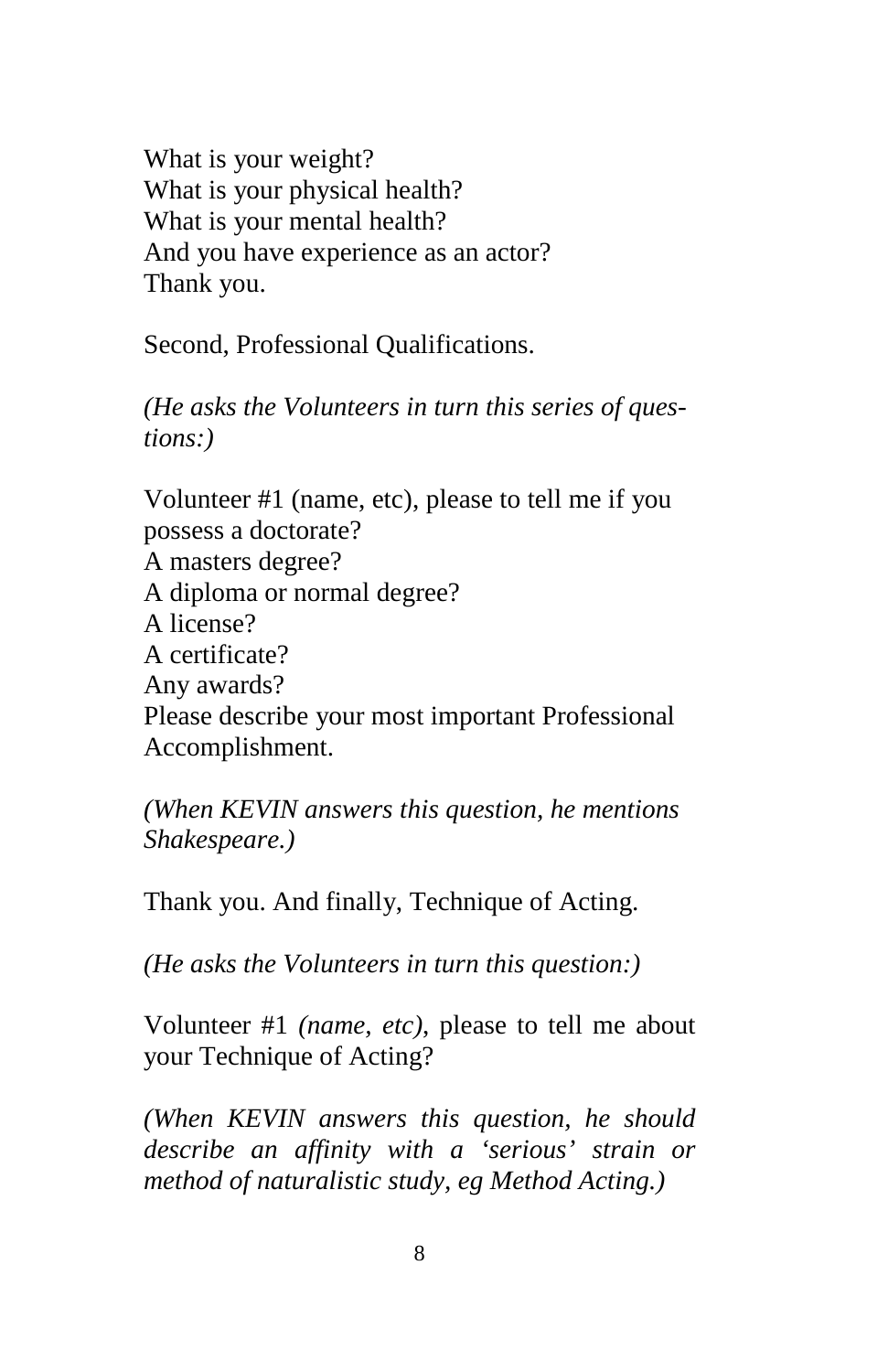Thank you.

*(He considers.)*

I have made an analysis of your responses. For my demonstration I am seeking an actor of mental stability with professional qualifications and technique. I have selected Kevin Klein to fulfill this role. Please, our appreciation for volunteers *(name)* and *(name)*. Thank you.

*(Two volunteers return to their seats in the audience. KEVIN remains. DUCHENNE congratulates him and moves him stage right where he stands. To the audience:)*

Now, with the assistance of Kevin Klein, I will prove that I, Doctor Guillaume Benjamin Amand Duchenne de Boulogne, have gained supreme mastery over the mechanism of human emotion and the laws that govern the expression of human feeling.

But first I will introduce my subjects: three of my patients from the hospital at Salpetrieres in Paris. Mesdames, messieurs, ladies and gentlemen, please welcome Bon-Bon, Fifi, and Pepe.

*(Enter PEPE, FIFI and BON-BON. They are lunatics from 1860. They stare at the audience.)*

*(Throughout the play, DUCHENNE will feed BON -BON little bon-bons from time to time.)*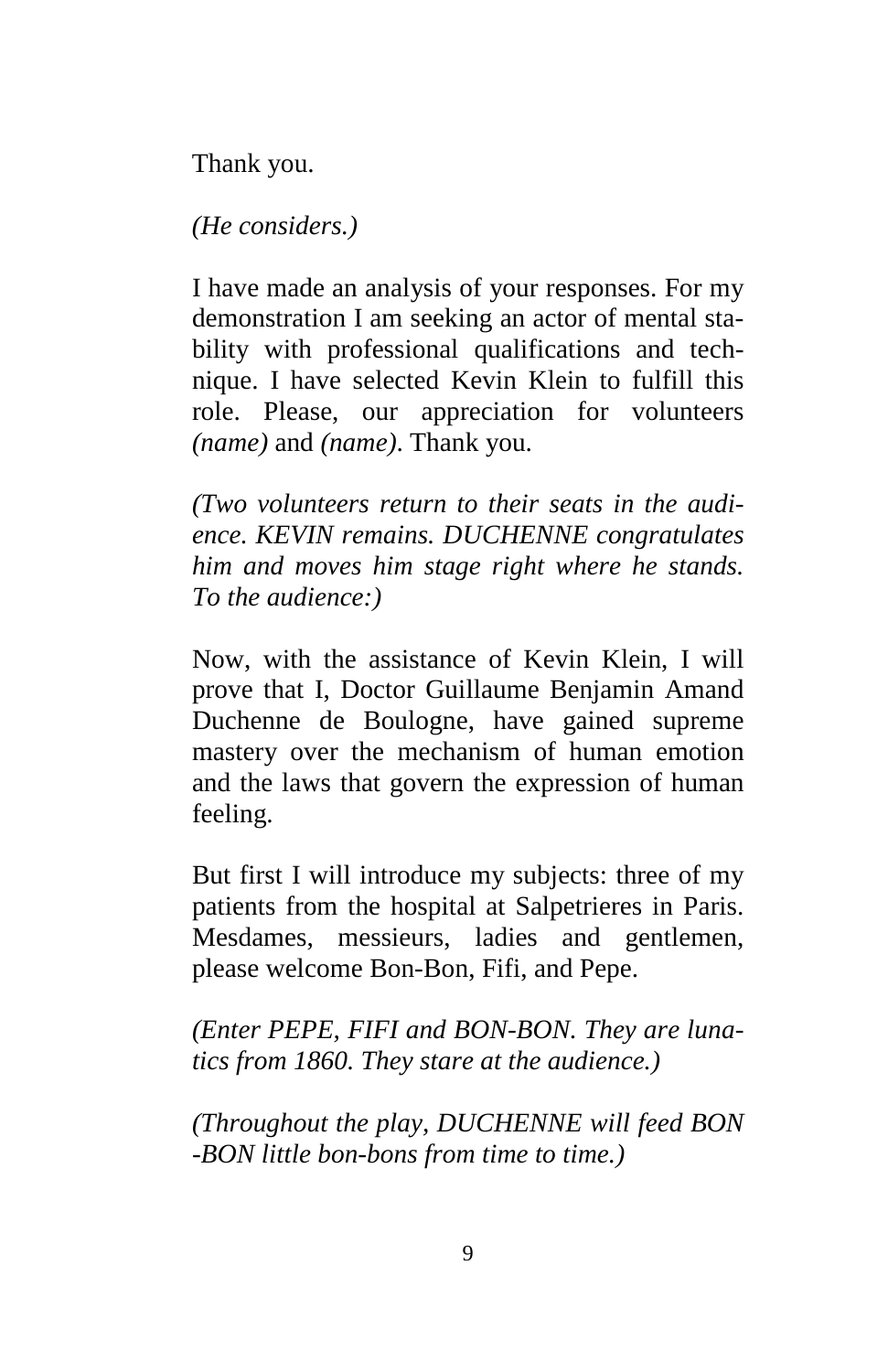Ah, Bon-Bon, Fifi, Pepe, say hello to the friendly people.

#### BON-BON

Bon-Bon.

#### FIFI

Fifi.

#### PEPE

Pepe!

#### DUCHENNE

*(To audience:)* It is their first time in front of an audience. *(To lunatics:)* Bon-Bon, Fifi, Pepe, let me introduce you to a friend who is going to help us this evening. This is Kevin Klein: he is an actor.

*(The lunatics greet KEVIN: PEPE embraces him, BON-BON is fascinated and wants to rub his arm, FIFI is scared. PEPE then greets KEVIN again.)*

#### DUCHENNE

Thank you, Pepe. Sit down, please, all of you. *(The lunatics sit. To audience:)* You can see that my subjects are naive. But by this evening's conclusion, you will see that they are capable of accessing and experiencing a greater range and authenticity of feeling than a certified dramatic artist.

Kevin Klein, please prepare while I organize my demonstration.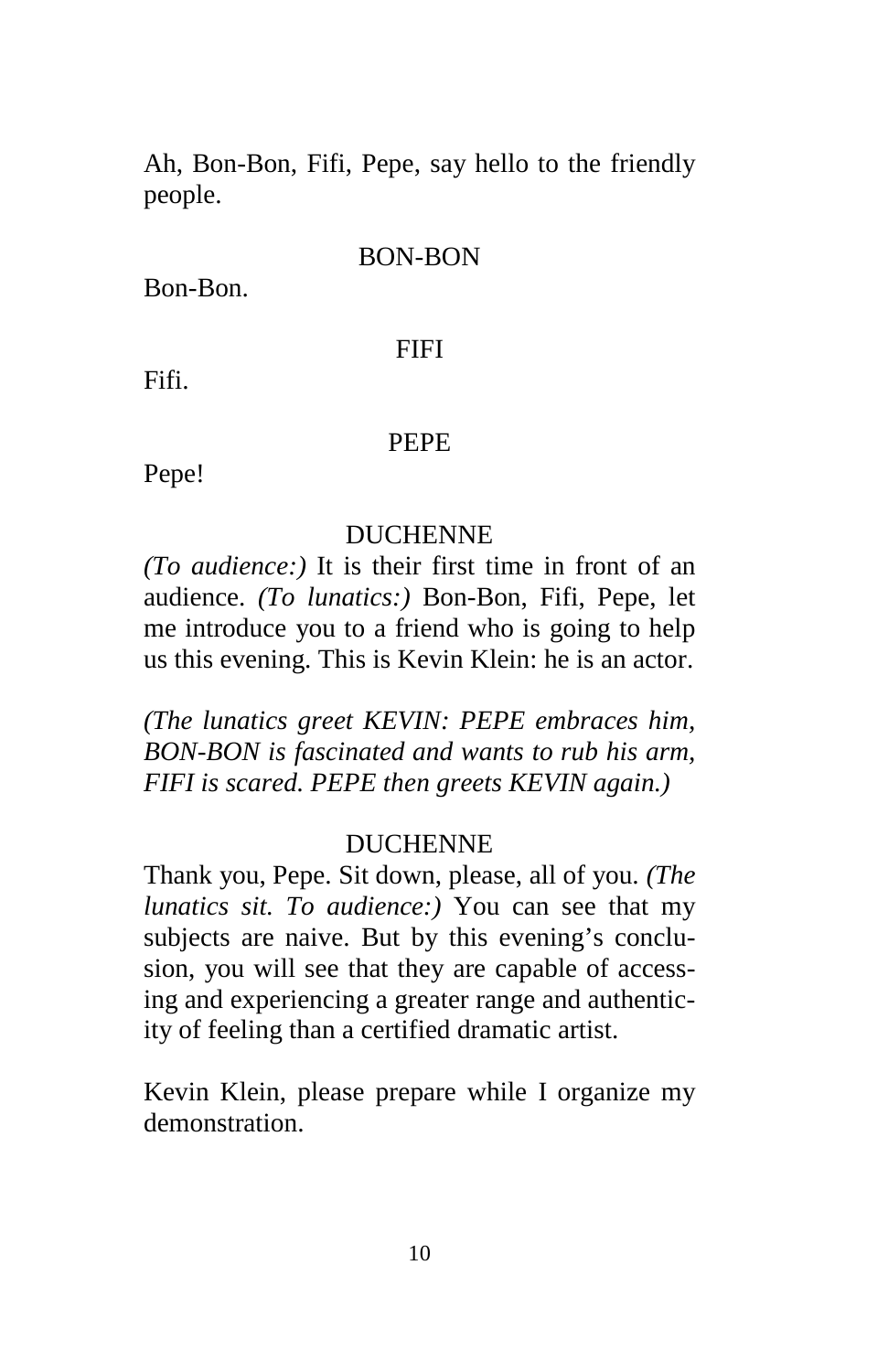*(DUCHENNE leaves. KEVIN is nonplussed. The lunatics stare at KEVIN, get up. DUCHENNE returns wheeling a trolley featuring his apparatus, a large electro-magnetic conductive device with plenty of lights that will flash, buzzers that will buzz, etc. The lunatics sit down again.)*

Mesdames, messieurs, we are ready. Tonight's demonstration begins with a scientific examination of the authenticity of expression in nine basic emotions. Kevin Klein will provide a measuring point for comparison with the performance of my subjects. Are you ready, Kevin Klein?

### KEVIN

#### *(unsure)*

I guess so...

#### DUCHENNE

Emotion Numero Un.

### **LUNATICS**

 $U<sub>n</sub>$ !

#### DUCHENNE

Kevin Klein, using your techniques as an actor, would you please demonstrate the emotion of Attention.

#### KEVIN

Demonstrate... attention?

#### DUCHENNE

**Attention**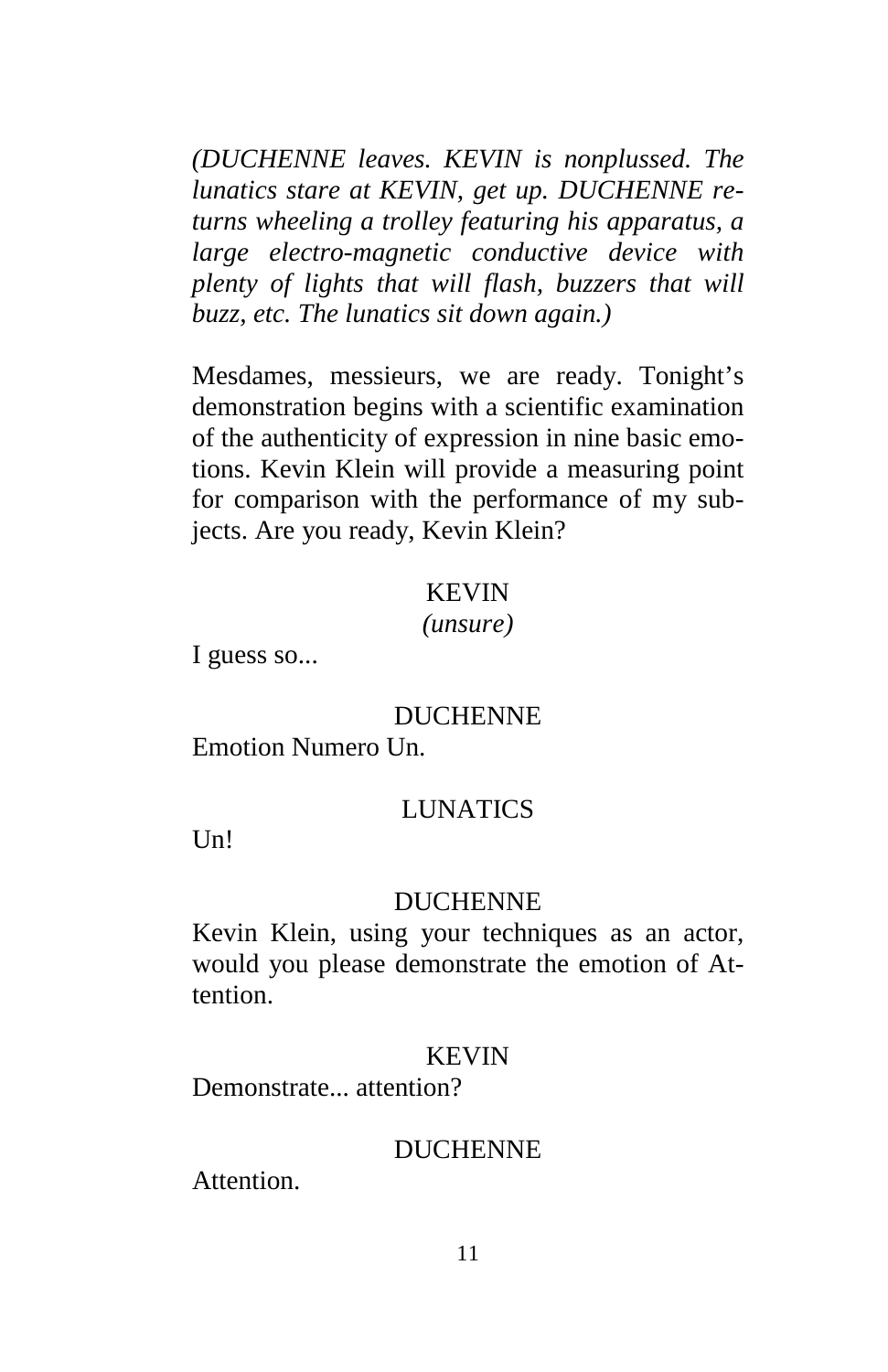### KEVIN You mean, like - paying attention?

#### DUCHENNE

The emotion of Attention.

### KEVIN

You want me to demonstrate attention?

#### DUCHENNE

You are an actor, yes?

#### KEVIN

Okay.

*(He demonstrates Attention.)*

#### DUCHENNE

This is Attention?

### KEVIN

Yeah.

#### DUCHENNE

Bon-Bon, please.

*(BON-BON comes forward while DUCHENNE prepares his apparatus.)*

The emotion of Attention.

*(DUCHENNE produces an electronic probe and electrocutes BON-BON. BON-BON reacts strongly, then assumes the emotion of Attention.)*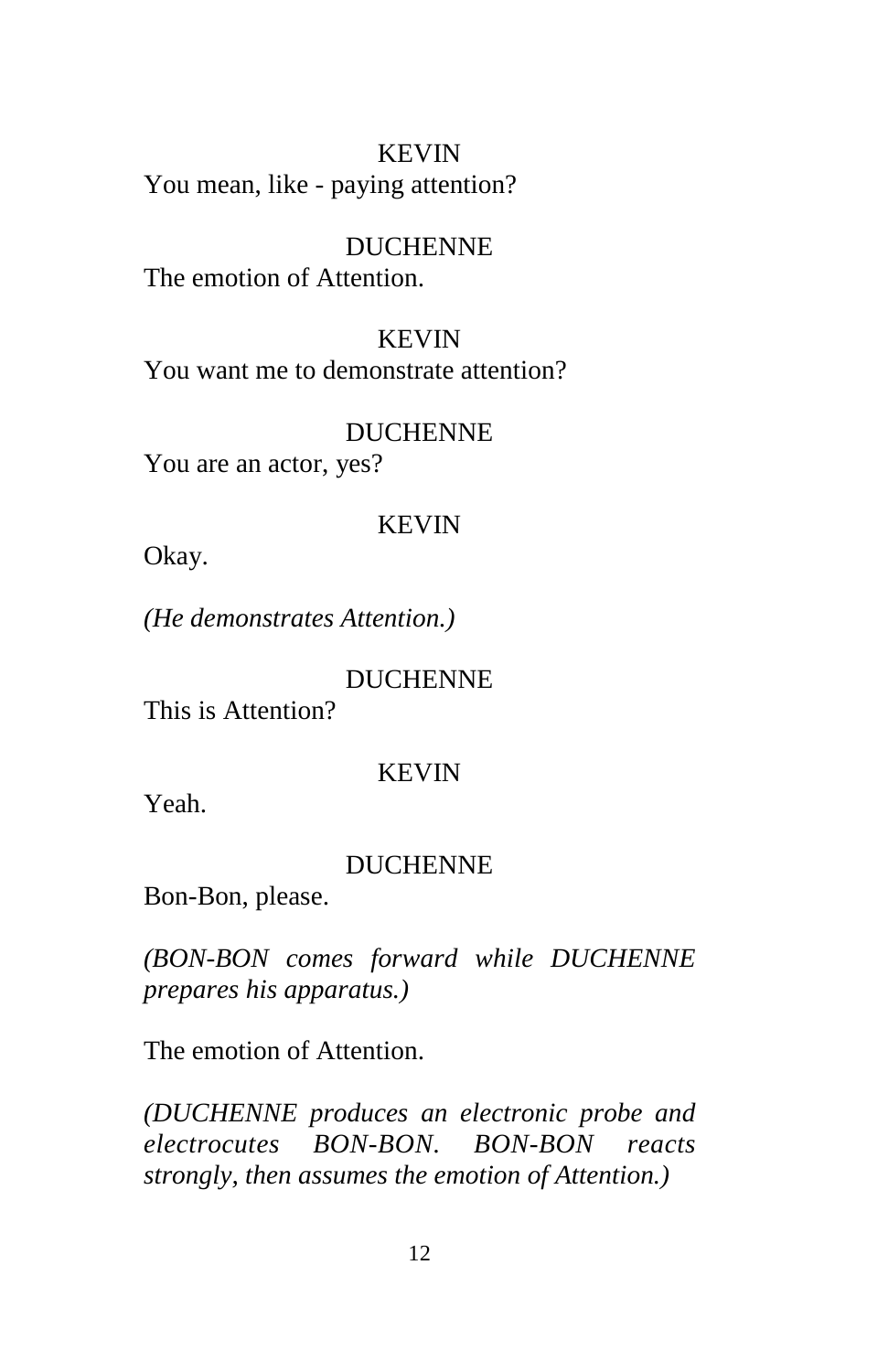### DUCHENNE *(to BON-BON)*

Thank you!

*(BON-BON resumes his normal state, very rapidly.)*

### KEVIN

Hey...

# DUCHENNE

Voila.

# KEVIN What did you just do? - what's that supposed to -?

# DUCHENNE I induced the emotion of Attention.

*(Beat.)*

Thank you, Bon-Bon.

*(BON-BON sits down.)*

Emotion Numero Deux.

# LUNATICS

Deux!

# DUCHENNE

Kevin Klein, using your techniques as an actor, would you please demonstrate the emotion of Reflection.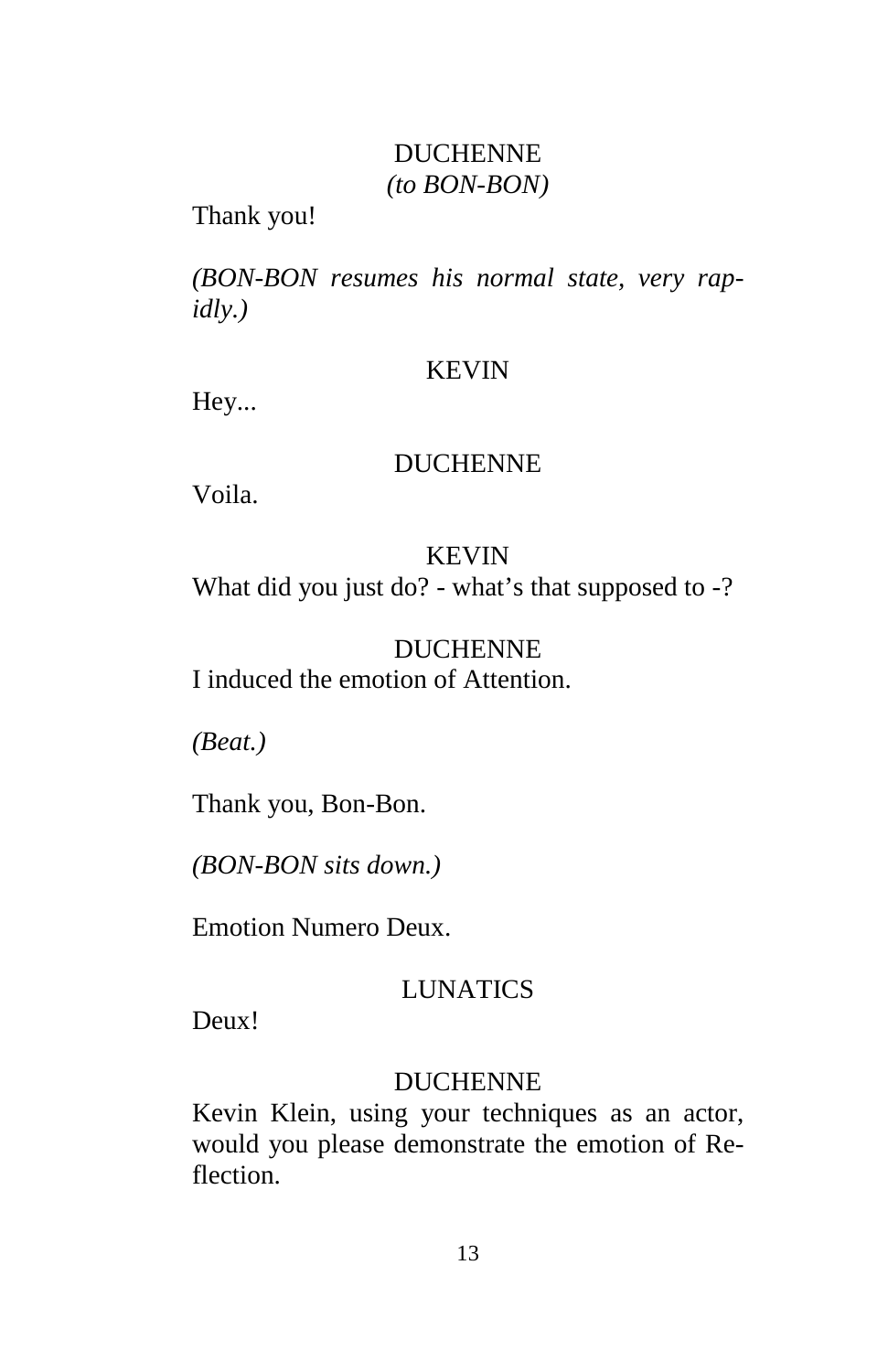Reflection?

### DUCHENNE

Reflection.

### KEVIN

Okay.

*(He does so, then stops.)*

Reflection.

*(BON-BON disapproves.)*

# DUCHENNE

Fifi, please.

*(FIFI comes forward. DUCHENNE electrocutes her. She assumes the emotion of Reflection.)*

# DUCHENNE *(to FIFI)*

Thank you!

*(FIFI resumes her normal state, very rapidly.)*

### KEVIN

That thing's not real.

# DUCHENNE

This is a conductive device.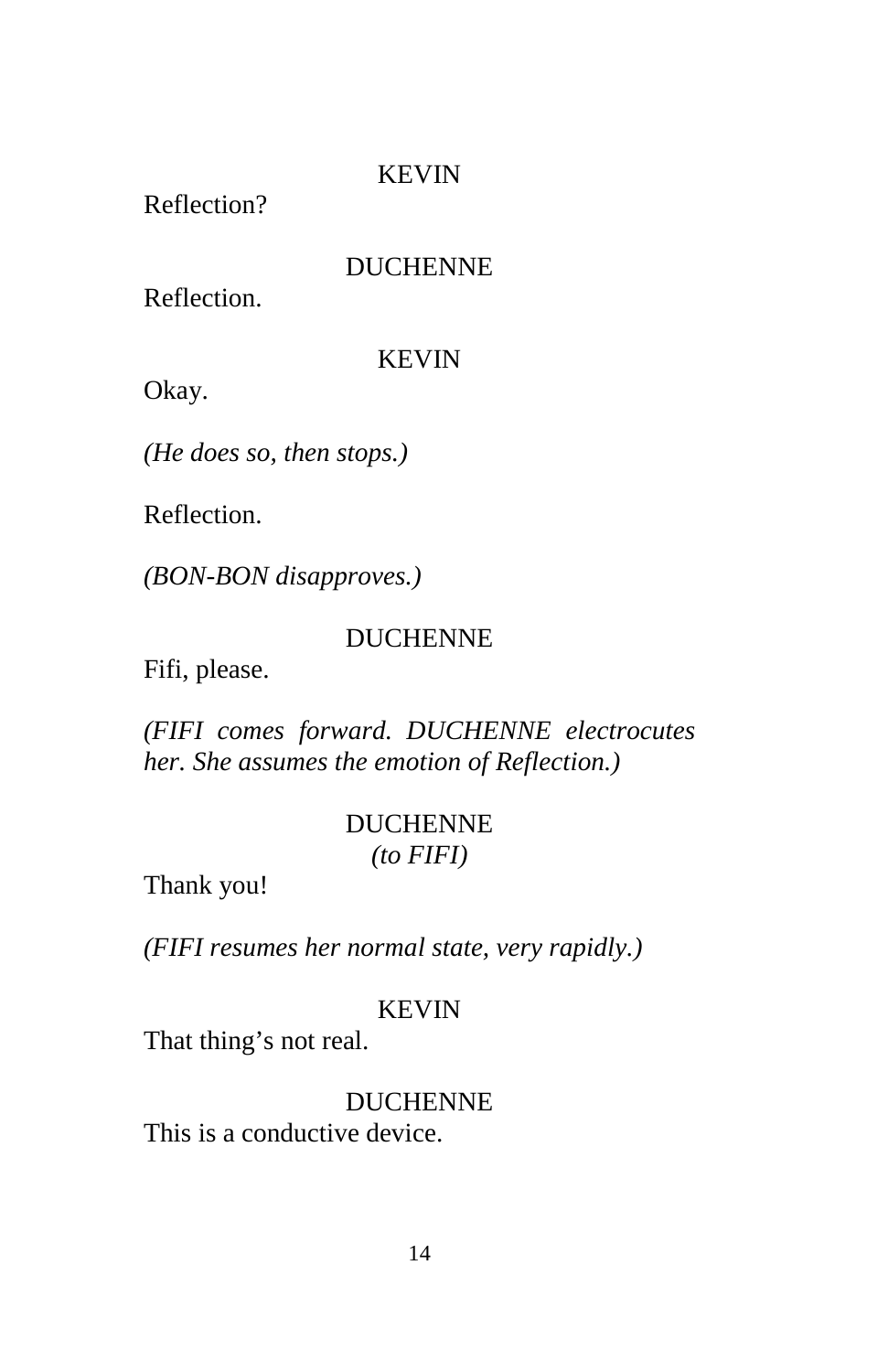Oh yeah? Does it hurt?

### DUCHENNE

Fifi, does the instrument bother you?

*(FIFI shakes her head.)*

### KEVIN

*(to audience)* This is some crazy shit...

### DUCHENNE

Thank you, Fifi.

*(FIFI goes to sit down.)*

### DUCHENNE

Emotion Numero Trois.

### LUNATICS

Trois!

### DUCHENNE

Kevin Klein, using your techniques as an actor, will you please demonstrate the emotion of Surprise.

### KEVIN

Surprise?

### DUCHENNE

Surprise.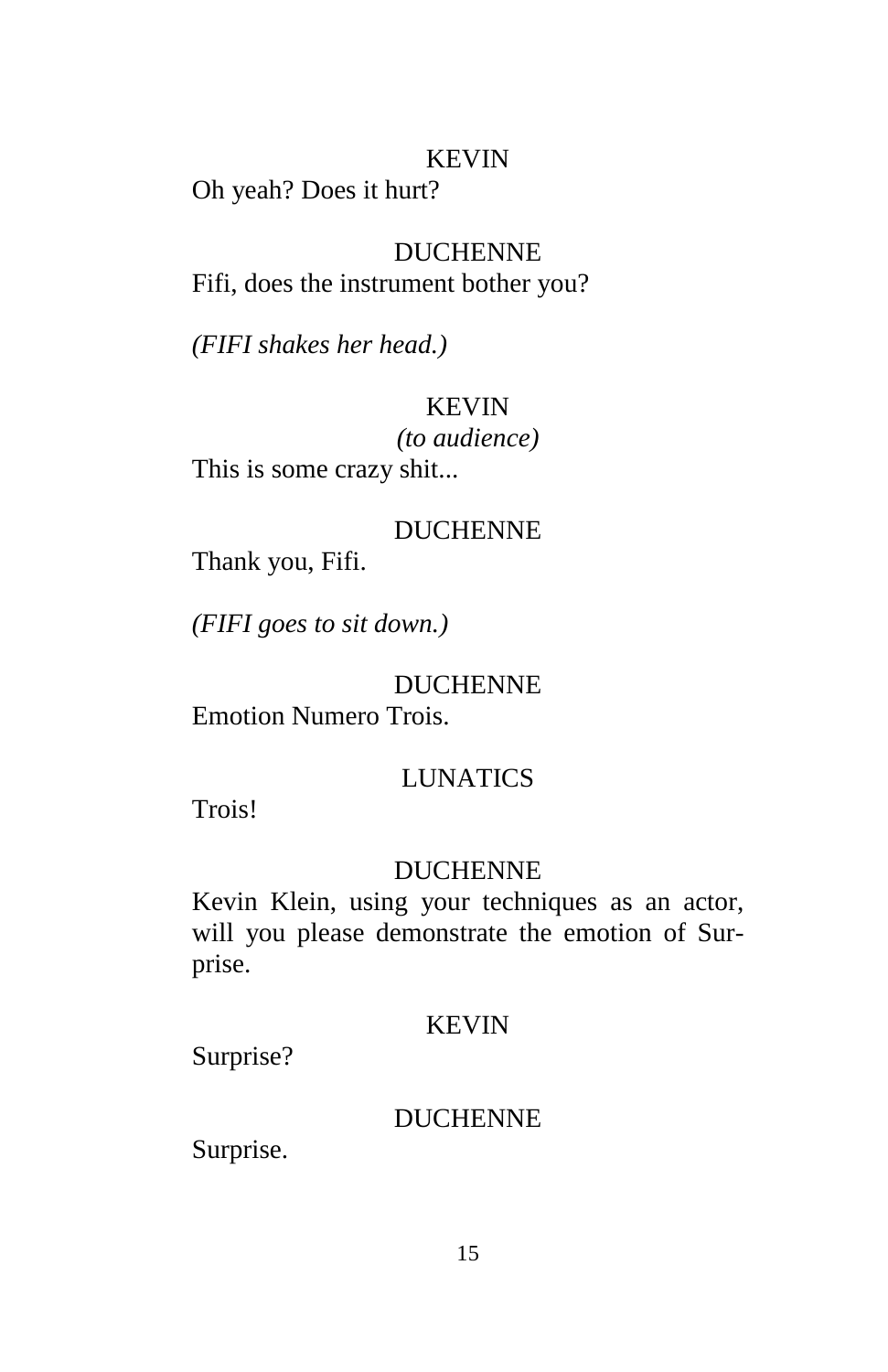I don't think some of these are emotions.

### DUCHENNE

Are you a doctor, Kevin Klein?

### KEVIN

No, but I am an actor, and -

### DUCHENNE

Then you will allow me to give the definitions, s'il vous plait.

*(BON-BON agrees with DUCHENNE.)*

### KEVIN

Okay. Surprise, huh?

### DUCHENNE

Oui.

*(KEVIN delivers Surprise.)*

### DUCHENNE

Pepe, please.

*(PEPE comes forward. DUCHENNE electrocutes him. He is very surprised - more so than KEVIN was.)*

### DUCHENNE *(to PEPE)*

Thank you!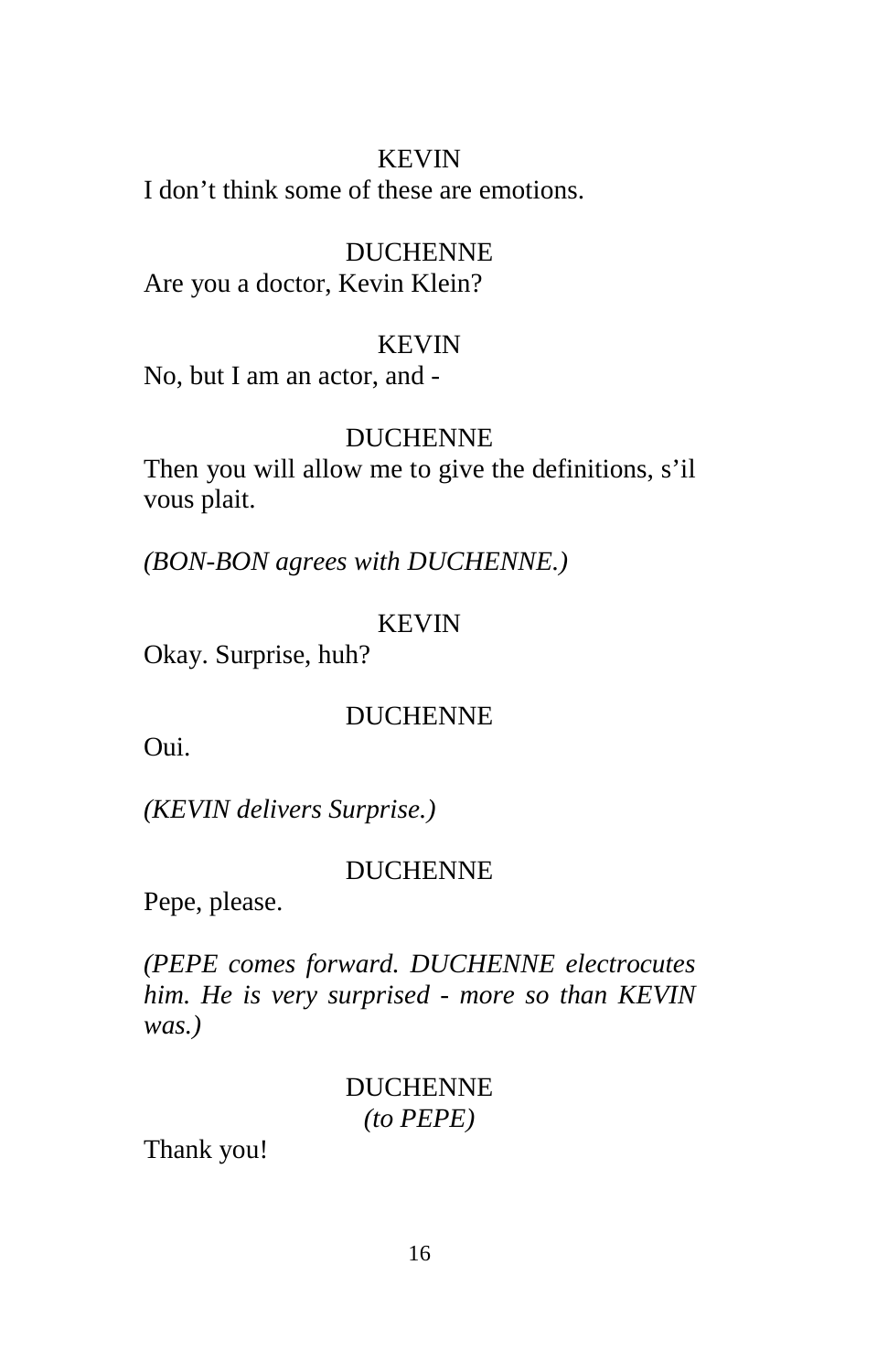*(PEPE resumes his normal state, very rapidly.)*

Voila. A very real example of Surprise, no?

### **KEVIN**

Yeah, but you're using that thing to pretend to shock them...

### PEPE

To pretend to shock them...

*(Beat.)*

### DUCHENNE

Thank you, Pepe.

*(PEPE goes to sit down.)*

Emotion Numero Quatre.

# LUNATICS

Quatre!

### DUCHENNE

Kevin Klein, using your techniques as an actor...

### **KEVIN**

You don't have to say that every time.

### DUCHENNE

… will you please demonstrate the emotion of Whimpering.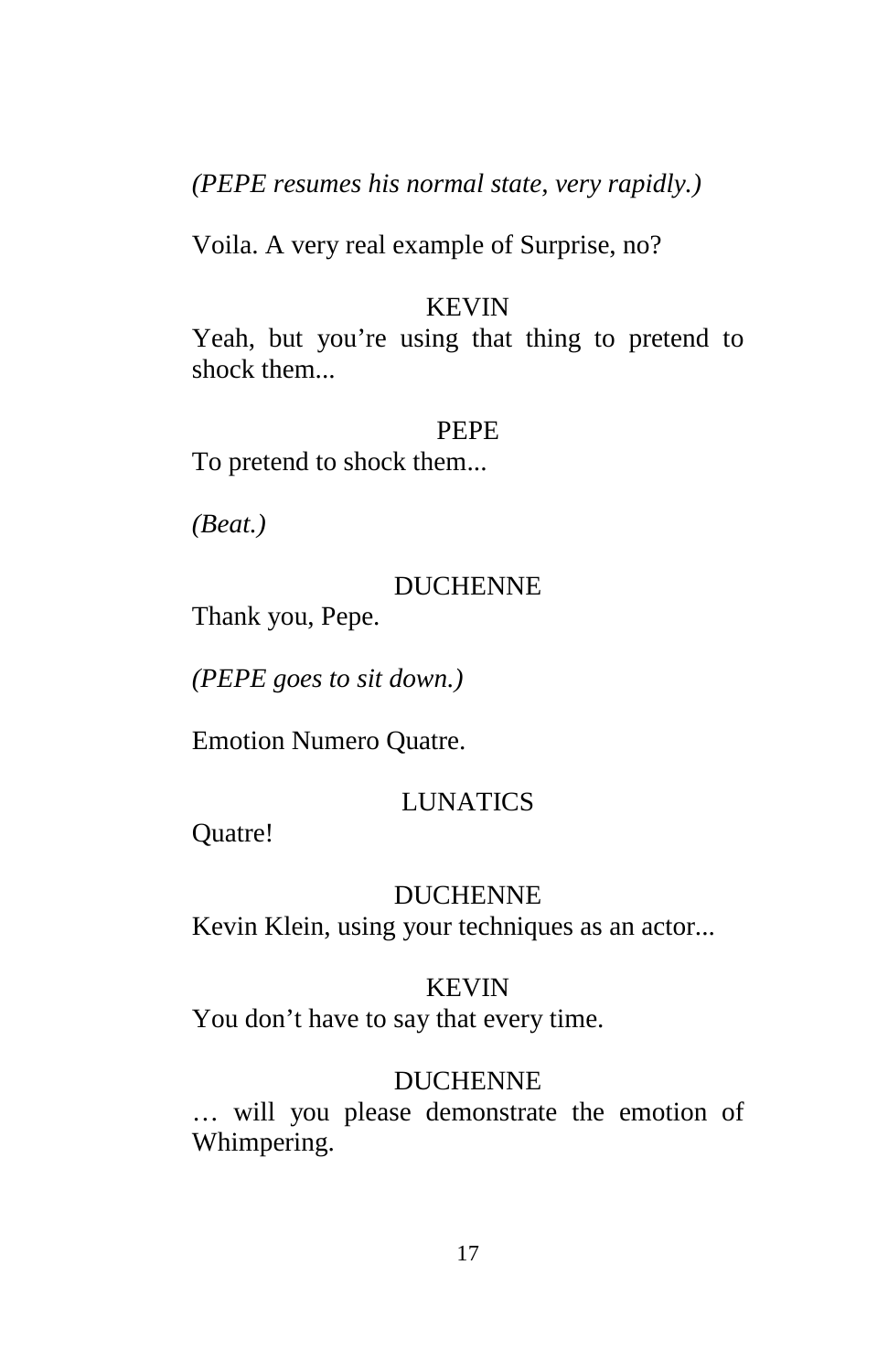Whimpering?

### DUCHENNE

Whimpering.

### KEVIN

The emotion of whimpering?

### DUCHENNE

Whimpering.

### KEVIN

Do you mean sadness?

### DUCHENNE

Whimpering.

### KEVIN

Okay. All right. Whimpering.

*(He does.)*

### DUCHENNE

Bon-Bon, please.

*(BON-BON comes forward. DUCHENNE electrocutes him. BON-BON reacts strongly, and then whimpers erratically.)*

# DUCHENNE *(to BON-BON)*

Thank you!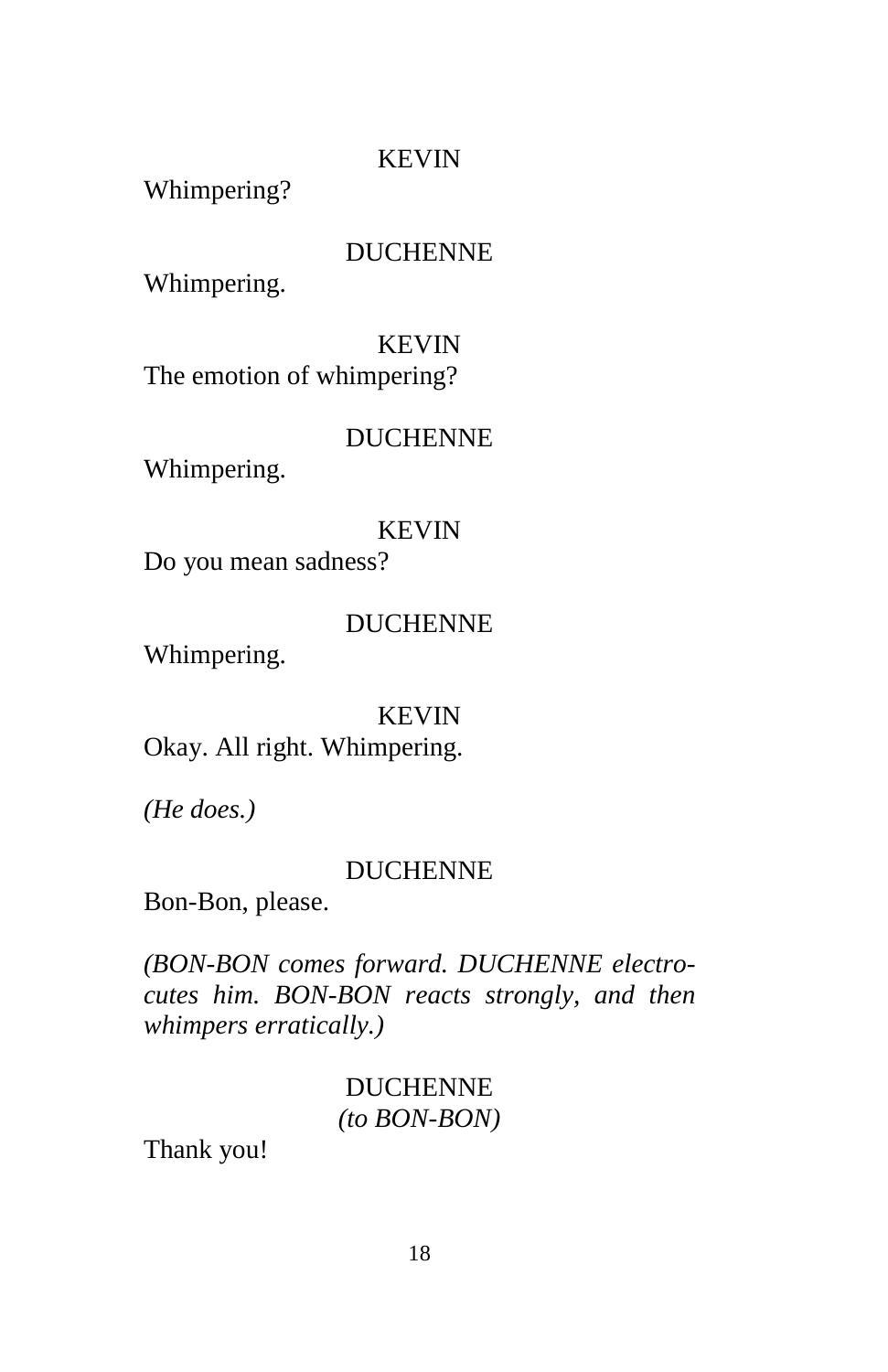*(BON-BON resumes his normal state, very rapidly.)*

### KEVIN

Are you sure that was all whimpering?

*(BON-BON reacts violently. The other lunatics get up. KEVIN steps back.)*

#### DUCHENNE

Thank you!

*(The lunatics stop.)*

Sit down, please.

*(The lunatics sit down, except PEPE.)*

### KEVIN

Look - I don't know what you're pretending to do-

#### PEPE

Pretending to do-

#### KEVIN

But I don't think you can compare what I'm doing-

#### PEPE

But I don't think you can compare what I'm doing-

### KEVIN

Can you - ask him - to stop?

#### PEPE

Can you - ask him - to stop?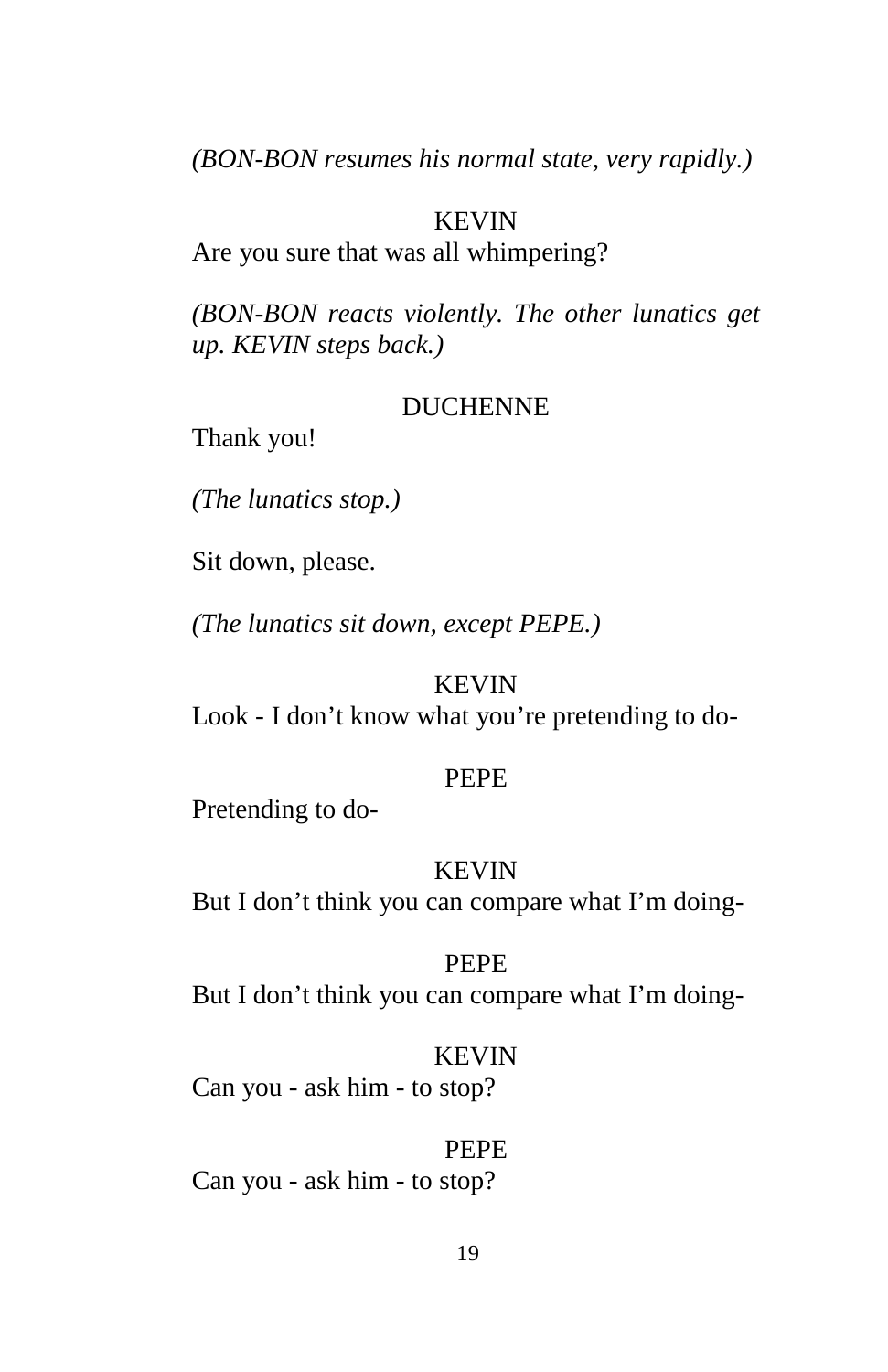It's embarrassing -

### PEPE

You're embarrassing. You're embarrassing yourself.

*(Beat. PEPE sits down.)*

### DUCHENNE

Emotion Numero Cinq.

### LUNATICS

Cinq!

# DUCHENNE

Kevin Klein, using your techniques -

### KEVIN

- as an actor, I get it -

# DUCHENNE

Please demonstrate the emotion of Sadness.

### KEVIN

You mean whimpering?

### DUCHENNE

Sadness.

*(BON-BON agrees with DUCHENNE.)*

### KEVIN

Sadness.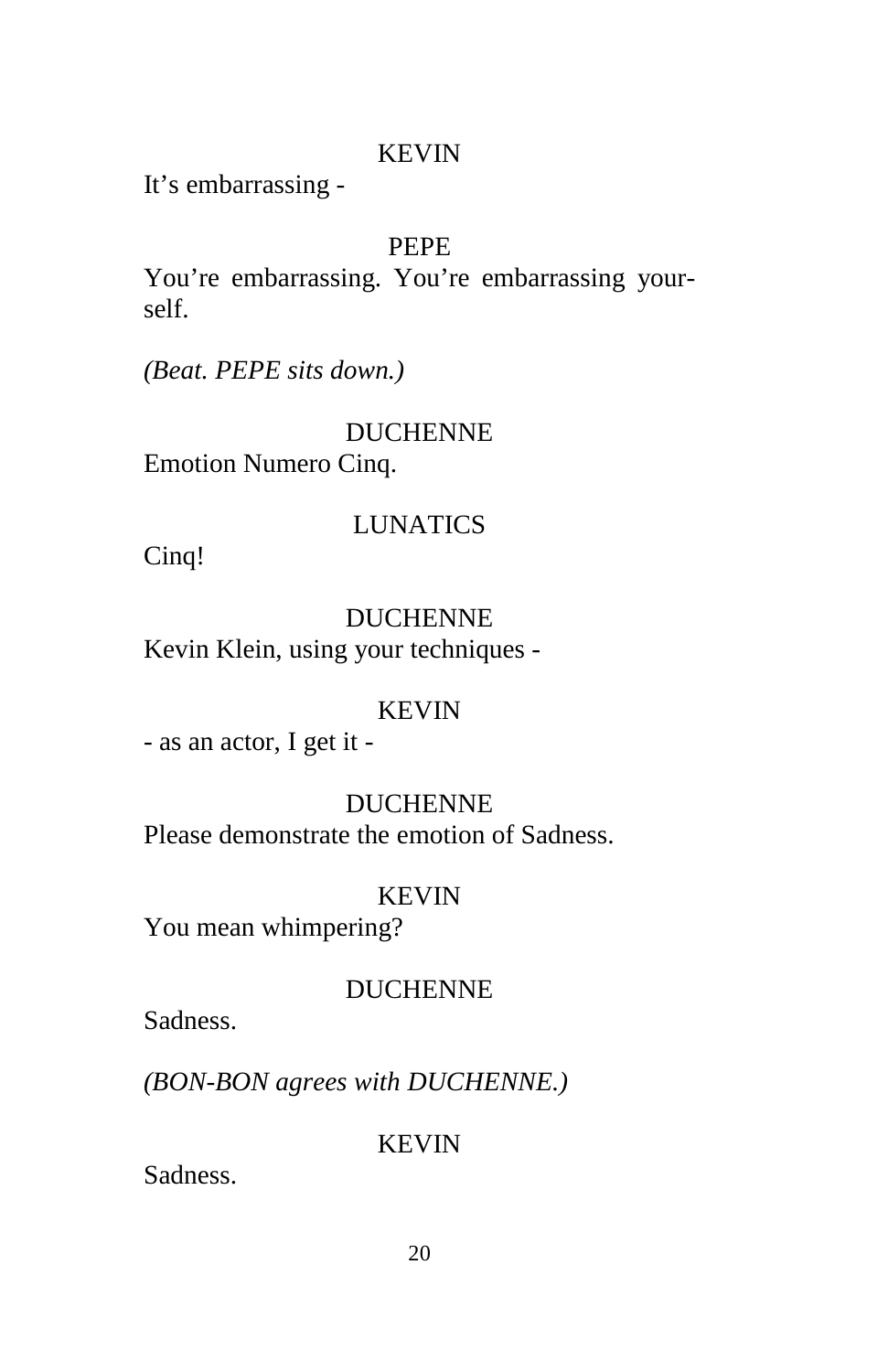*(He performs Sadness.)*

### DUCHENNE

Fifi, please.

*(He electrocutes FIFI, who embodies Sadness.)*

# DUCHENNE *(to FIFI)*

Thank you!

*(FIFI resumes her normal state, very rapidly.)*

Thank you, Fifi.

### KEVIN

Wow. She's actually really good.

### DUCHENNE

My work opens the gateway to the soul of man. Numero Six.

### LUNATICS

Six.

### DUCHENNE

Kevin Klein, using your techniques as an actor, will you please demonstrate the emotion of Terror.

### KEVIN

Terror?

### DUCHENNE

Terror.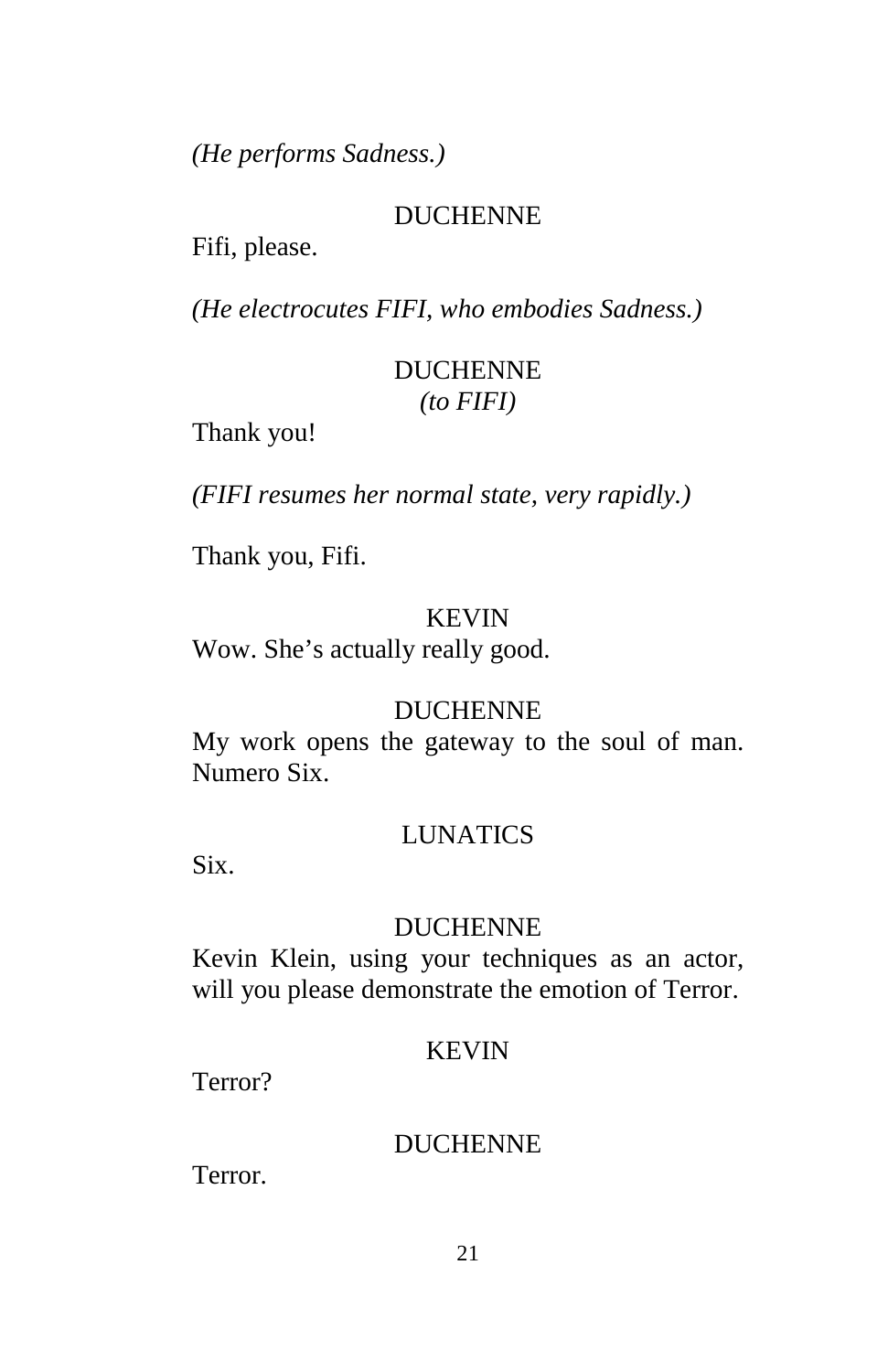*(KEVIN launches into Terror. DUCHENNE brings PEPE forward and as soon as KEVIN finishes, electrocutes him. PEPE feels Terror.)*

### DUCHENNE *(to PEPE)*

Thank you!

*(PEPE resumes his normal state, very rapidly. He sits.)*

#### DUCHENNE

Sept.

### LUNATICS

Sept!

#### DUCHENNE

Kevin Klein, using your techniques as an actor, will you please demonstrate the emotion of Joy.

*(KEVIN does Joy, while BON-BON comes forward. Before KEVIN can finish, DUCHENNE electrocutes BON-BON, whose Joy takes him into the audience. KEVIN is disgruntled.)*

### DUCHENNE *(to BON-BON)*

Thank you!

*(BON-BON resumes his normal state, very rapidly.)*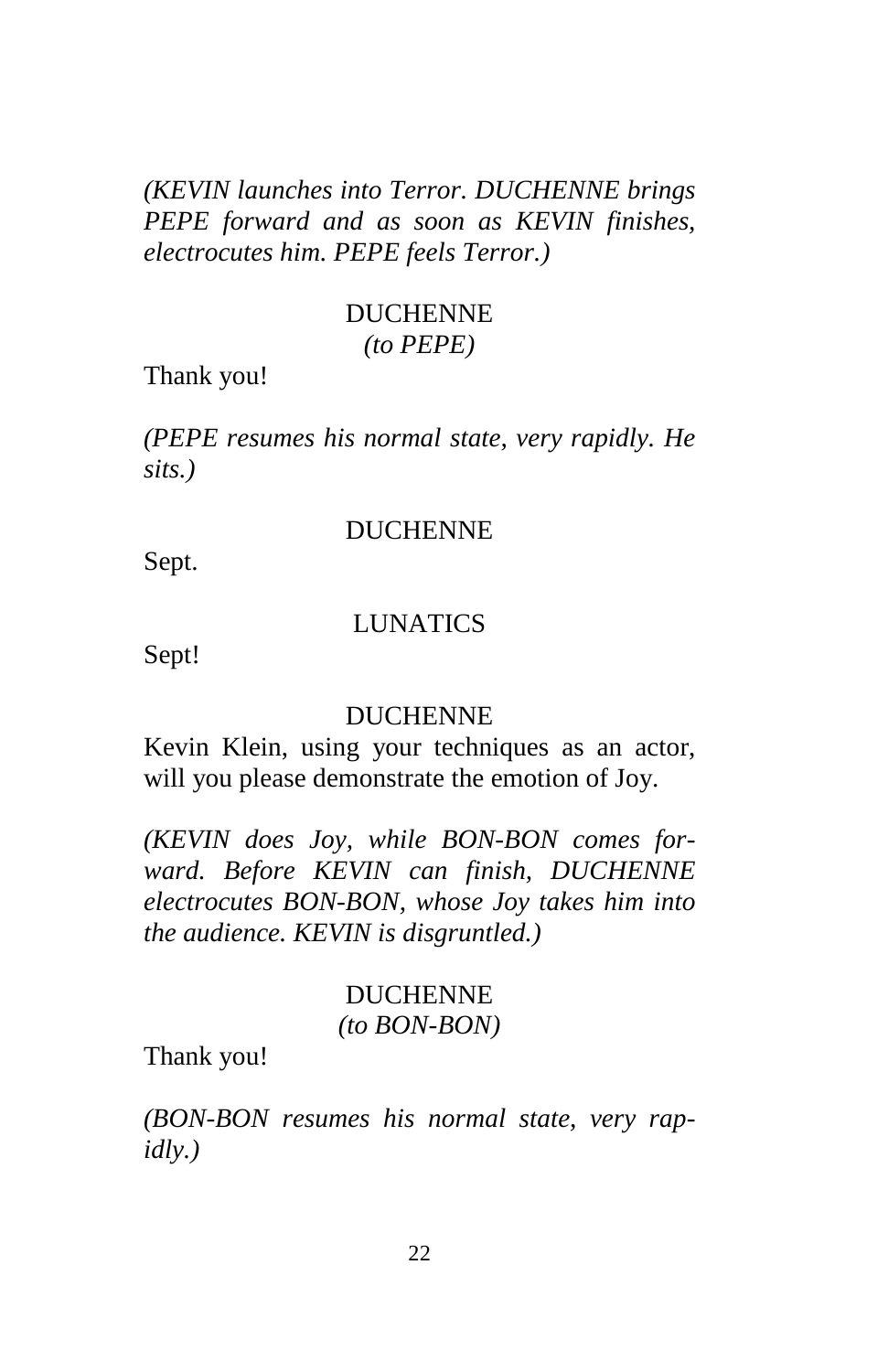### DUCHENNE

Huit!

### LUNATICS

Huit!

### DUCHENNE

Kevin Klein, using your techniques as an actor, will you please demonstrate the emotion of Pain.

*(KEVIN gives his Pain. FIFI comes forward and DUCHENNE electrocutes her. She is in Pain.)*

### DUCHENNE *(to FIFI)*

Thank you!

*(FIFI resumes her normal state, very rapidly.)*

### DUCHENNE

Neuf!

### **LUNATICS**

Neuf!

### DUCHENNE

Kevin Klein, using your techniques as an actor, will you please demonstrate the emotion of Fury.

*(KEVIN is Furious. DUCHENNE brings PEPE forward, electrocutes him, and PEPE is Furious. He and KEVIN compete, and then PEPE advances on KEVIN and hits him. Short chase. KEVIN runs back towards the auditorium.)*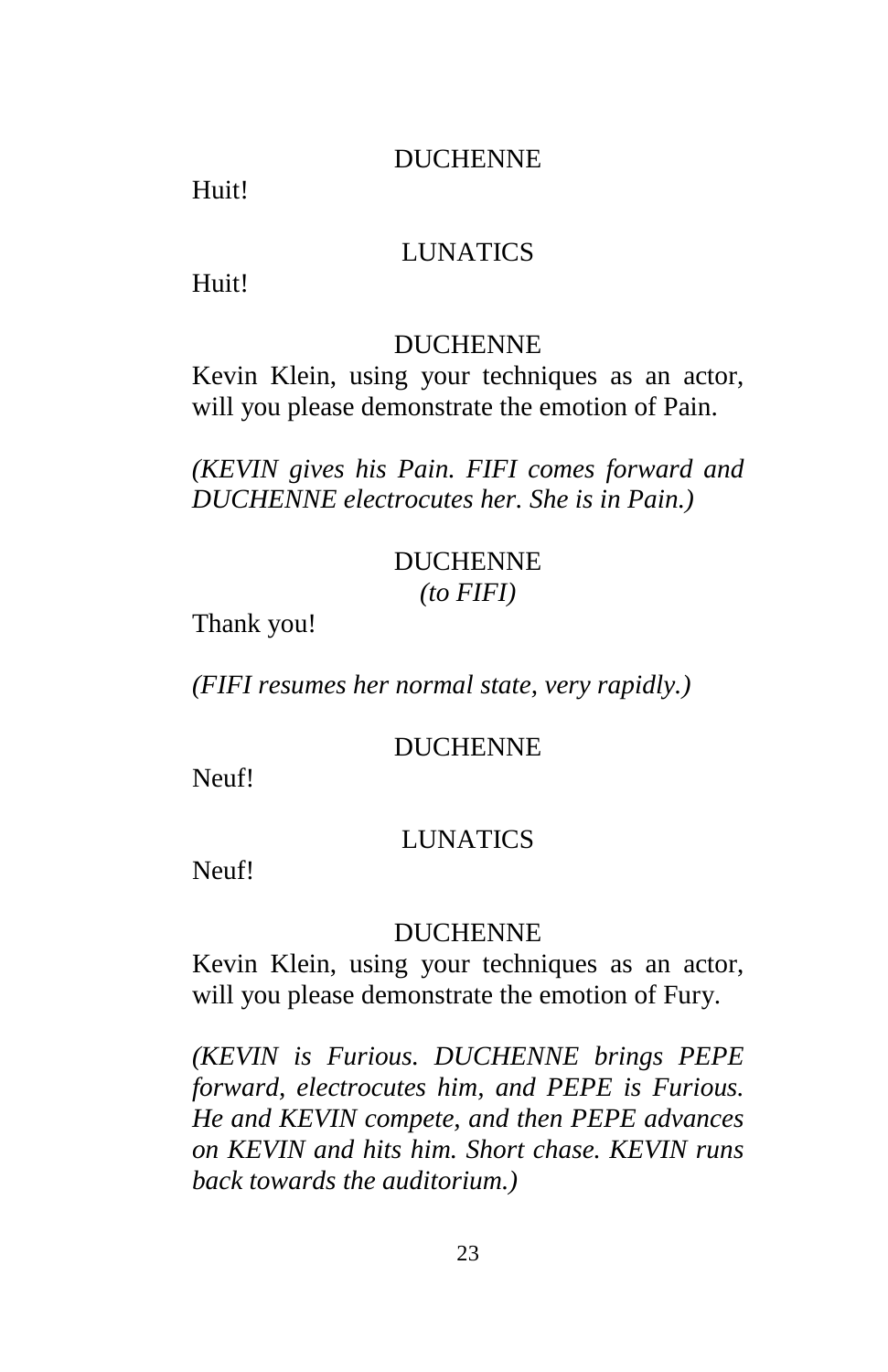Hey - What the -?

### DUCHENNE *(stopping PEPE)*

Pepe. Thank you. Thank you!

*(PEPE resumes his normal state, reluctantly. He retreats.)*

#### KEVIN

He hit me!

*(DUCHENNE turns to the audience.)*

### DUCHENNE

This ends the first part of my demonstration. Responding to electrical excitation which I apply to specific muscles in order to arouse the spirit, as predicted, my subjects have shown a greater authenticity of emotion than a certified dramatic artist. Bien. Please, join me in thanking Kevin Klein for his assistance.

*(Encourages the audience to applaud KEVIN.)*

*(The following section of text can be roughly delivered. It should appear entirely impromptu.)*

### KEVIN

Hey! That's not f- you're just pretending to electrocute them and then they go crazy…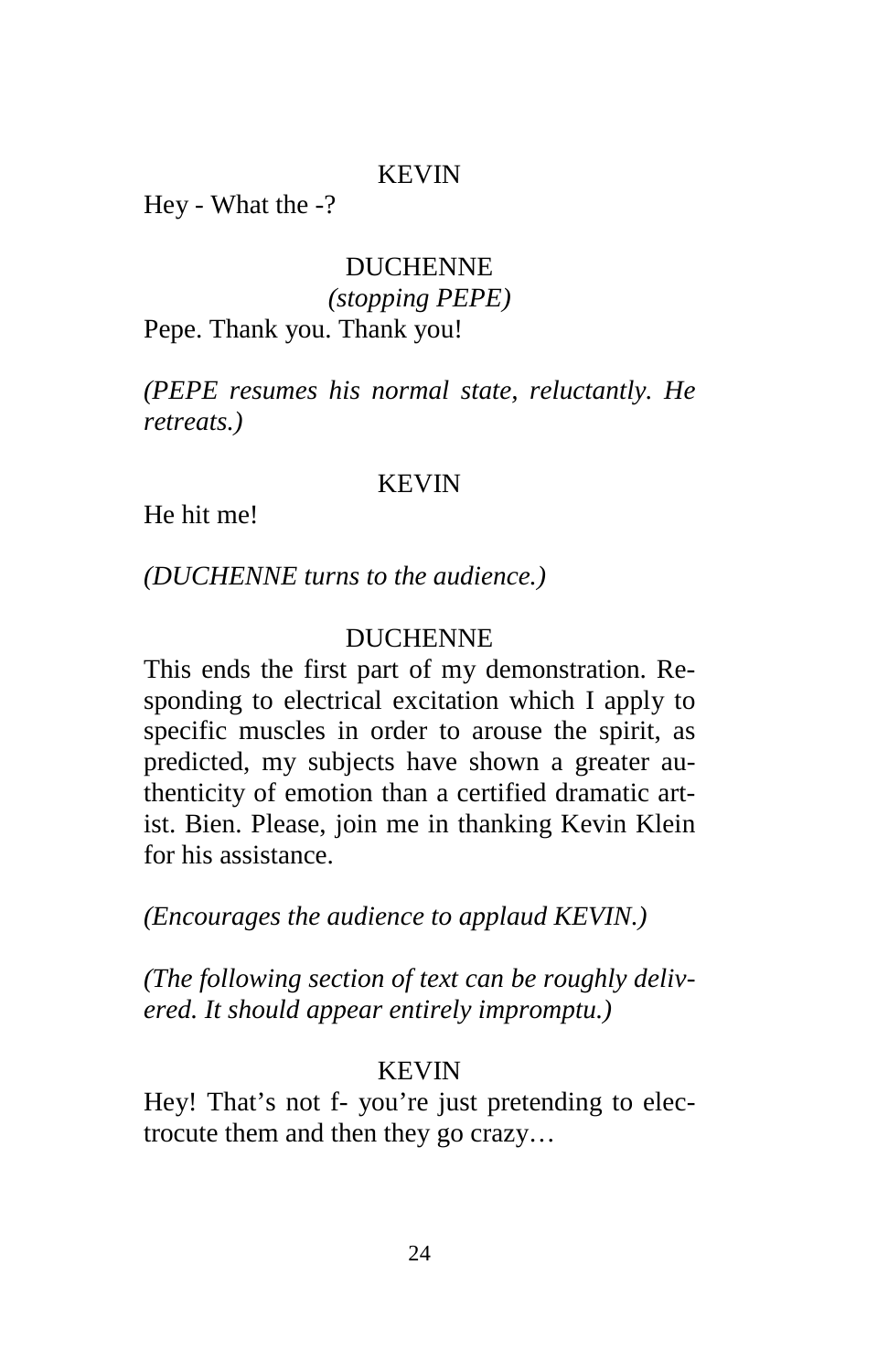### DUCHENNE

Pardon?

### KEVIN

Nothing, man.

### DUCHENNE

The proof is in the demonstration.

#### KEVIN

*(going to his seat, grumbling)* Yeah, well you didn't even see me act.

### DUCHENNE

Pardon?

#### **KEVIN**

Whatever. I thought you got me up there to act, but I didn't do any acting.

### DUCHENNE

We have seen your basic emotions.

#### KEVIN

That's not acting - you can't just tell an actor to feel something and they feel it - we're not machines -

#### DUCHENNE

Ah! You are - artists?

### KEVIN

Look - I feel emotions when I'm playing a character - in a certain situation - with words, and a story.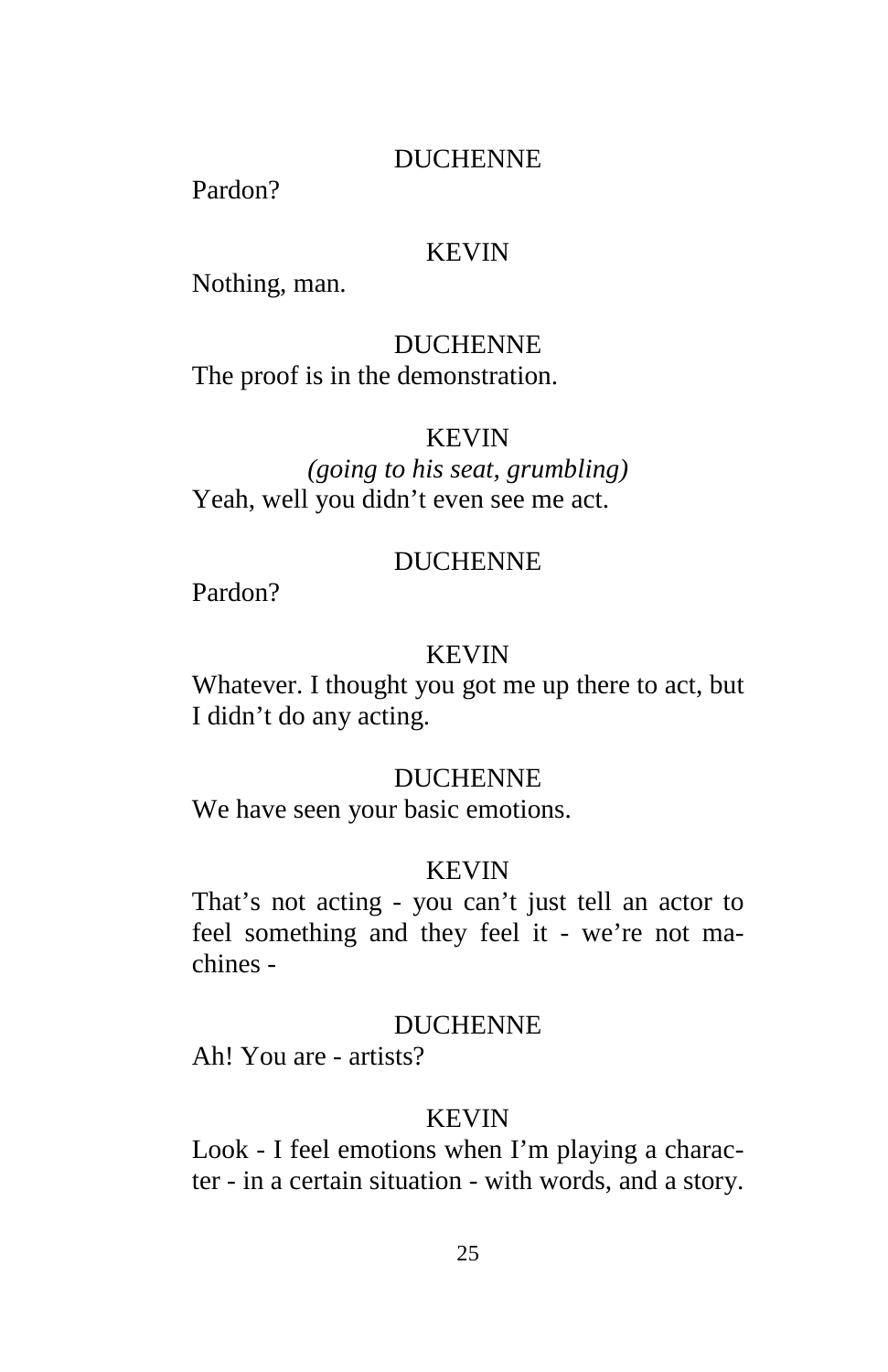That's when real feelings happen. Not when you just click your fingers.

*(He sits down, with finality. Beat.)*

### DUCHENNE

You would like to show this? This acting to which you refer?

*(Beat.)*

#### KEVIN

No way man. I'm done. Not going up there to look like an ass again.

#### DUCHENNE

You may have the stage now. You know a speech?

### KEVIN

Yeah - I know a speech - but I'm not -

*(DUCHENNE turns to audience.)*

### DUCHENNE

We would like to give Kevin Klein the stage now, no?

*(Maybe the audience agrees.)*

You may lead the experiment now, Kevin Klein.

### KEVIN

What the..?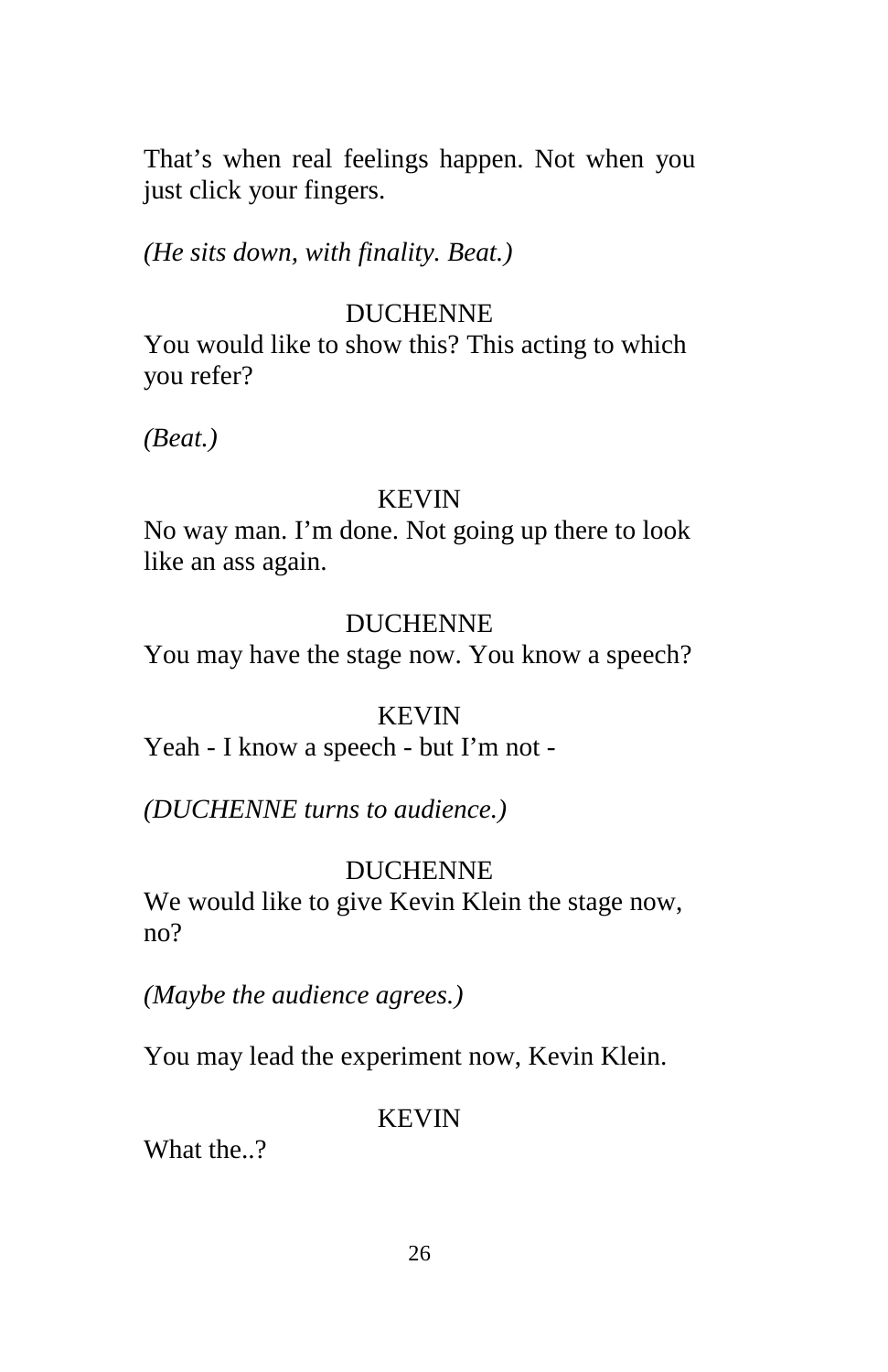### DUCHENNE

Bien.

*(He moves to the side. The stage awaits. The LU-NATICS stare at KEVIN.)*

#### KEVIN

They're staring at me.

*(DUCHENNE clicks his fingers. The LUNATICS look down.)*

#### DUCHENNE

Bien.

#### KEVIN

This is cr-… Like, what kind of monologue?

#### DUCHENNE

You mentioned Shakespeare, you have Shakespeare?

#### KEVIN

Shakespeare?

### DUCHENNE

Oui.

#### KEVIN

No. Well. Sort of. All right. I know one from Hamlet.

### DUCHENNE

You have played Hamlet?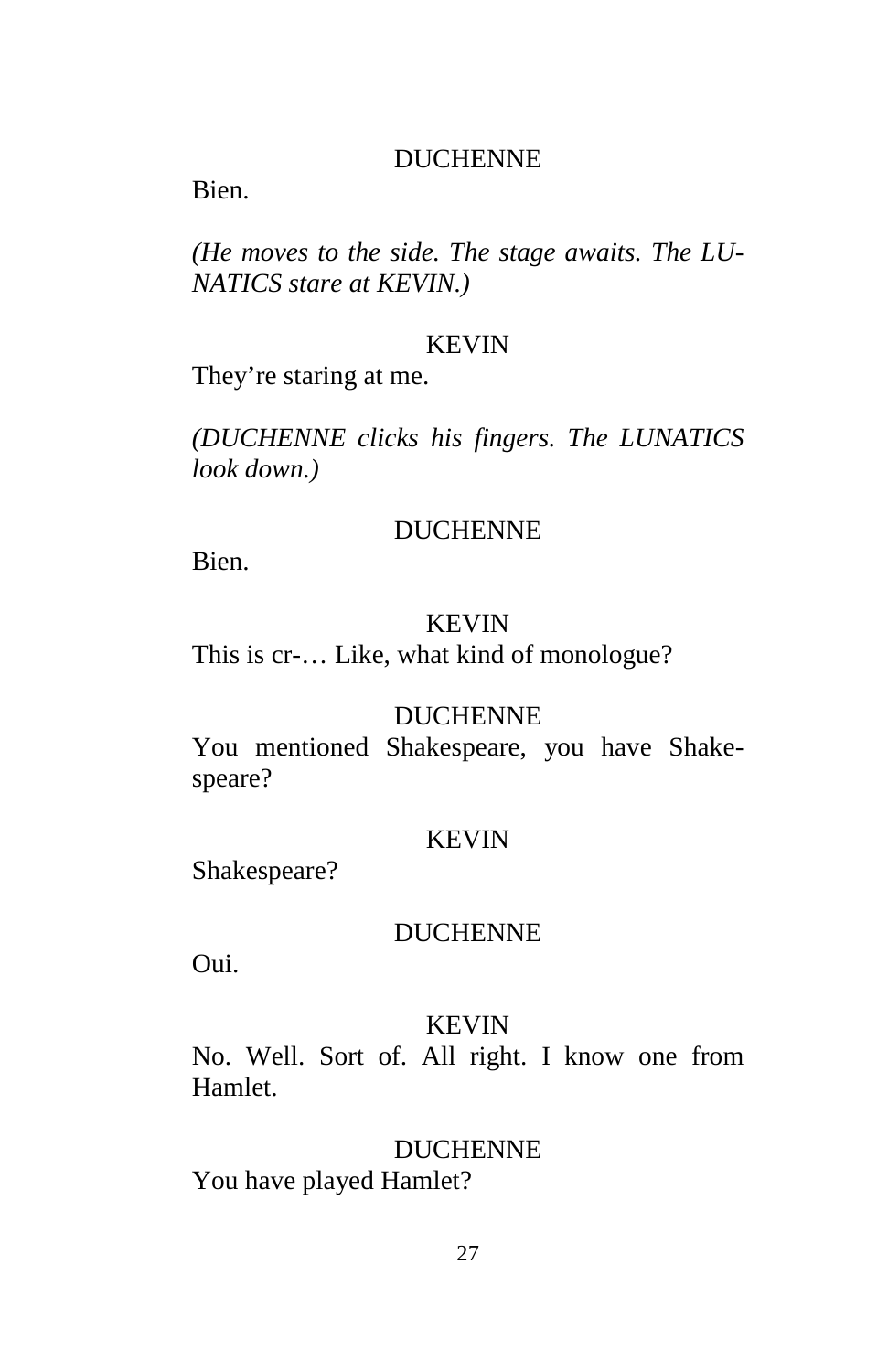I understudied it.

### **DUCHENNE**

Bien. I saw Edwin Booth play Hamlet. At the Winter Garden.

#### KEVIN

Okay...

#### DUCHENNE

Very good. Hamlet. With authentic emotion.

#### KEVIN

Seriously? Whatever.

*(KEVIN comes back to the stage. He prepares, a small warm-up. Maybe some extemporizing. Then:)*

"Speak the speech, I pray you, as I pronounced it to you, trippingly on the tongue: but if you mouth it, as many of your players do, I had as lief the town-crier spoke my lines. Nor do not saw the air too much with your hand, thus, but use all gently; for in the very torrent, tempest, and, as I may say, the whirlwind of passion, you must acquire and beget a temperance that may give it smoothness. O, it offends me to the soul to hear a robustious periwig-pated fellow tear a passion to tatters, to very rags, to split the ears of the groundlings, who for the most part are capable of nothing but inexplicable dumbshows and noise: I would have such a fellow whipped. Be not too tame neither, but let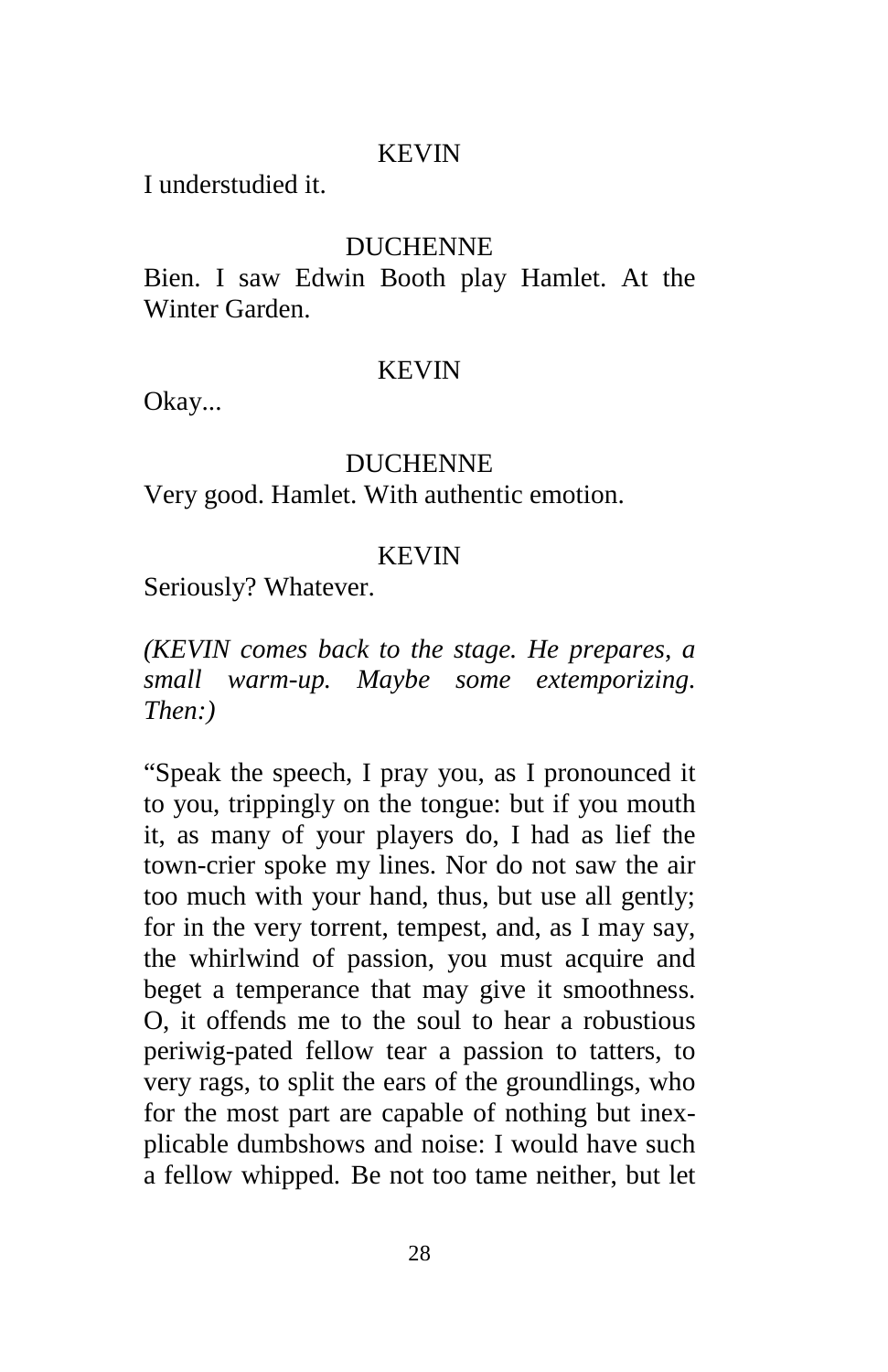your own discretion be your tutor: suit the action to the word, the word to the action; with this special o'erstep not the modesty of nature: for anything so overdone is from the purpose of playing, whose end, both at the first and now, was and is, to hold, as 'twere, the mirror up to nature."

*(Applause from the lunatics.)*

### DUCHENNE

Character, words, situation, story.

#### KEVIN

Yeah.

#### DUCHENNE

And then - authentic emotion.

#### KEVIN

Yeah. I dropped out for a moment - but... Yeah. Basically. Yeah.

#### DUCHENNE

More authentic than my subjects?

### **KEVIN**

More real? Yeah. Because I'm coming from within. So that's more - real.

*(Beat.)*

#### DUCHENNE

Kevin Klein, please prepare while I organize the next part of the demonstration.